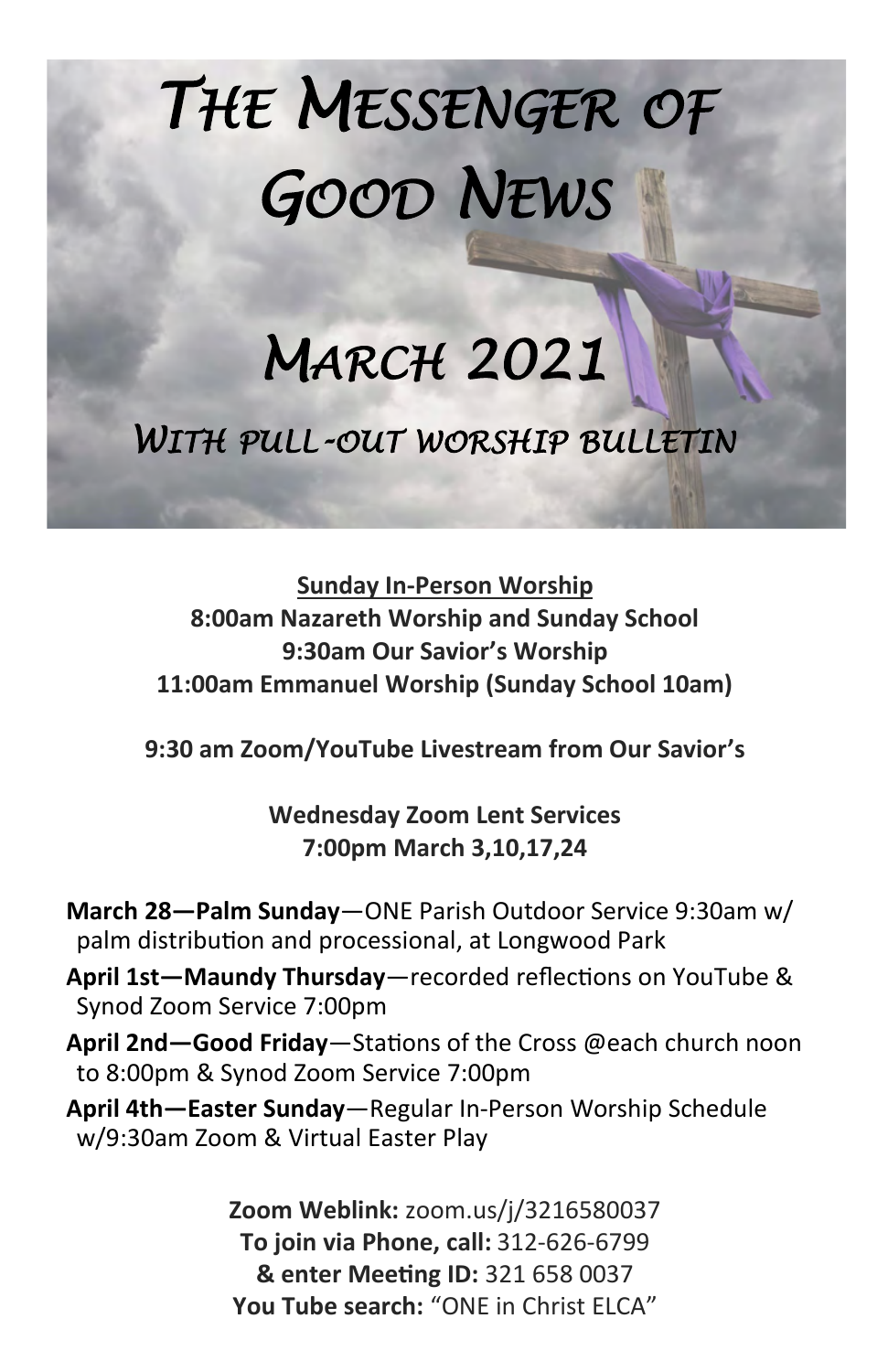## **March 2021**

| Sunday                                                                                                                                                                                                                                                                                | Monday                                                                            | Tuesday                                 | Wednesday                                                  | Thursday                                                                                                                                                                    | Fri                                                                                                                                                                             | Sat |
|---------------------------------------------------------------------------------------------------------------------------------------------------------------------------------------------------------------------------------------------------------------------------------------|-----------------------------------------------------------------------------------|-----------------------------------------|------------------------------------------------------------|-----------------------------------------------------------------------------------------------------------------------------------------------------------------------------|---------------------------------------------------------------------------------------------------------------------------------------------------------------------------------|-----|
| 2nd Sunday in Lent<br><b>Feb. 28</b>                                                                                                                                                                                                                                                  | March 1                                                                           | $\overline{2}$                          | 3                                                          | $\overline{4}$                                                                                                                                                              | 5                                                                                                                                                                               | 6   |
| 8:00 am Worship & Sunday School (Naz)<br>Live Streamed - Zoom & YouTube<br>9:30 am Worship/Eucharist (OS)<br>10:00 am Em Sunday School                                                                                                                                                | 9am OS Quilting<br>6pm, Justice Reso-<br>lution Forum,                            |                                         | 7pm Lent<br>Service, Zoom                                  | 9:00 am Naz Quilting<br>Mondays in March online series. 6-7:30pm, Synod Justice Resolutions                                                                                 | Pastor Elizabeth - Sabbath                                                                                                                                                      |     |
| 11:00 am Worship (Em)                                                                                                                                                                                                                                                                 | Hunger Ministry                                                                   |                                         |                                                            |                                                                                                                                                                             | To participate call 715-832-2421 or email gsmall@spiritlutheran.org before noon on the day of.                                                                                  |     |
| 3rd Sunday in Lent<br>$\overline{7}$                                                                                                                                                                                                                                                  | 8                                                                                 | 9                                       | <b>10</b>                                                  | <b>11</b>                                                                                                                                                                   | 12                                                                                                                                                                              | 13  |
| 8:00 am Worship/Eucharist (Naz)<br>& Sunday School<br>9:30 am Worship/Eucharist (OS)<br>Live Streamed - Zoom & YouTube<br>10:00 am Em Sunday School<br>11:00am Worship (Em)                                                                                                           | 9am OS Quilting<br>6pm, Justice Reso-<br>lution Forum,<br>Care for Creation       |                                         | 7pm Lent<br>Service, Zoom                                  | 9:00 am Naz Quilting                                                                                                                                                        | <b>Parish Zoom Info</b><br><b>Sundays &amp; Wednesdays</b><br>Weblink: zoom.us/j/3216580037<br>To join via Phone, call: 312-626-6799<br>& enter Meeting ID: 321 658 0037        |     |
| 4th Sunday in Lent<br>14                                                                                                                                                                                                                                                              | 15                                                                                | 16                                      | 17                                                         | 18                                                                                                                                                                          | 19                                                                                                                                                                              |     |
| <b>Daylight Savings Time</b><br>8:00 am Worship/Eucharist (Naz)<br>& Sunday School<br>9:30 am Worship/Eucharist (OS)<br>Live Streamed - Zoom & YouTube<br>10:00 am Em Sunday School<br>11:00am Worship/Eucharist (Em)                                                                 | 9am OS Quilting<br>6pm, Justice Reso-<br>lution Forum,<br><b>Gender Equity</b>    | April<br><b>Newsletter</b><br>items due | St. Patrick's<br>Day<br>7pm Lent<br>Service, Zoom          | 9:00 am Naz Quilting                                                                                                                                                        | <b>Parish YouTube Channel</b><br>Search "ONE in Christ ELCA" on<br>YouTube.<br>Pastor Elizabeth - Sabbath                                                                       |     |
| 5th Sunday in Lent<br>21                                                                                                                                                                                                                                                              | 22                                                                                | 23                                      | 24                                                         | 25                                                                                                                                                                          | 26                                                                                                                                                                              | 27  |
| 8:00 am Worship/Eucharist (Naz)<br>& Sunday School<br>9:30 am Worship/Eucharist (OS)<br>Live Streamed - Zoom & YouTube<br>10:00 am Em Sunday School<br>11:00am Worship (Em)                                                                                                           | 9am OS Quilting<br>6pm, Justice Reso-<br>lution Forum, Rec-<br>onciling in Christ |                                         | 7pm Lent<br>Service, Zoom                                  | 9:00 am Naz Quilting                                                                                                                                                        | Pastor Elizabeth - Sabbath                                                                                                                                                      |     |
| <b>Palm Sunday</b><br>28                                                                                                                                                                                                                                                              | 29                                                                                | 30                                      | 31                                                         | April 1                                                                                                                                                                     | <b>April 2</b>                                                                                                                                                                  |     |
| 9:30 am All Parish Worship-start at<br>Longwood Park (2 miles west of Em-<br>manuel). No Zoom/YouTube<br>livestream<br>Easter Sunday-April 4 - regular Sun-<br>day in person worship schedule. Zoom/<br>YouTube livestream at 9:30am from<br>Our Savior's. Watch Virtual Easter Play. | 9am OS Quilting<br>6pm, Justice Reso-<br>lution Forum,<br>Racial Justice          |                                         | 7pm Justice<br>Resolution<br>debrief on our<br>Parish Zoom | <b>Maundy Thursday</b><br>Pastor Elizabeth reflec-<br>tions on YouTube<br>7pm - Synod-led Maundy<br>Thursday service, Zoom<br>Mtg ID: 916 8995 7148<br>Mtg Password: 224309 | Good Friday, 12-8pm<br>Stations of the Cross @each<br>church; open house style<br>7pm - Synod-led Good<br>Friday service, Zoom<br>Mtg ID: 973 0517 0240<br>Mtg Password: 943922 |     |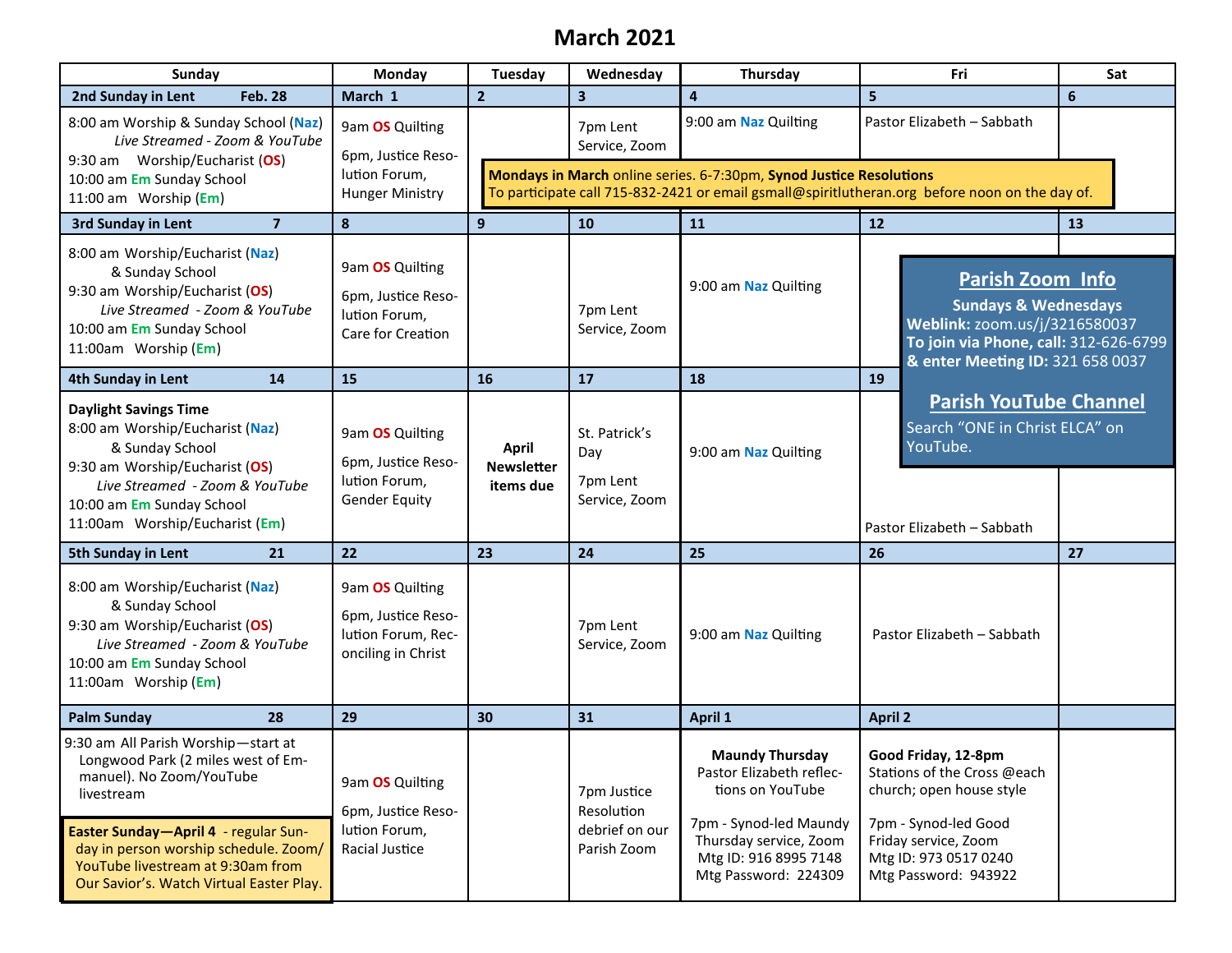#### *The Messenger of Good News*  **Our Savior's — Nazareth — Emmanuel Newsletter March 2021** *April*

| Page #         | Content                               | April                     |
|----------------|---------------------------------------|---------------------------|
| $\overline{2}$ | Table of Contents, Worship Schedule   | newsletter                |
| 3              | From Pastor Elizabeth                 | items due                 |
| 4              | <b>Youth Updates</b>                  |                           |
| $4 - 6$        | Parish Updates                        |                           |
|                | 6,7,15,16 Our Savior's News & Minutes |                           |
| $9 - 11$       | <b>Worship Bulletin Pull-out</b>      | <b>Monday</b><br>March 15 |
| 12             | Prayer List                           |                           |
| 14             | Contact Info & March Birthdays        |                           |
| 17             | <b>Emmanuel News &amp; Minutes</b>    |                           |
| $17 - 19$      | Nazareth News & Minutes               |                           |

## **Worship Schedule**

**In-Person Worship:** 8:00am Nazareth and Sunday School, 9:30am Our Savior's, 11:00am Emmanuel, Emmanuel Sunday School 10am

#### **9:30am Zoom/YouTube Livestream from Our Savior's**

- **Lent Wednesday Zoom Services : March 3,10,17,24 @7pm**
- **March 28—Palm Sunday**—ONE All Parish Outdoor Service 9:30am with distribution of palms and procession, Radio, no Zoom. Meet at Longwood Park.
- **April 1st—Maundy Thursday**—recorded reflections on YouTube & 7pm Synod Zoom Service
- **April 2nd—Good Friday**—All churches open to walk through the Stations of the Cross from noon to 8:00pm (all community welcome) & Synod Zoom Service 7:00pm
- **April 4th—Easter Sunday**—Regular Worship Schedule w/9:30 Zoom & Virtual Easter Play. Emmanuel will have some extra kid-friendly activities.

#### **Zoom Weblink:** zoom.us/j/3216580037;

To join via Phone, Call  $312 - 626 - 6799$  & enter the Meeting ID: 321 658 0037**. YouTube search:** "ONE in Christ ELCA" on YouTube.com or in app. All worship recordings will be available on YouTube.

#### **Annual Reports Follow up**—There were a few corrections

needed to each report. Updated reports will be emailed out with the March newsletter. If you want a hard copy, please let me know. Minutes from Our Savior's and Nazareth annual meetings are in this newsletter.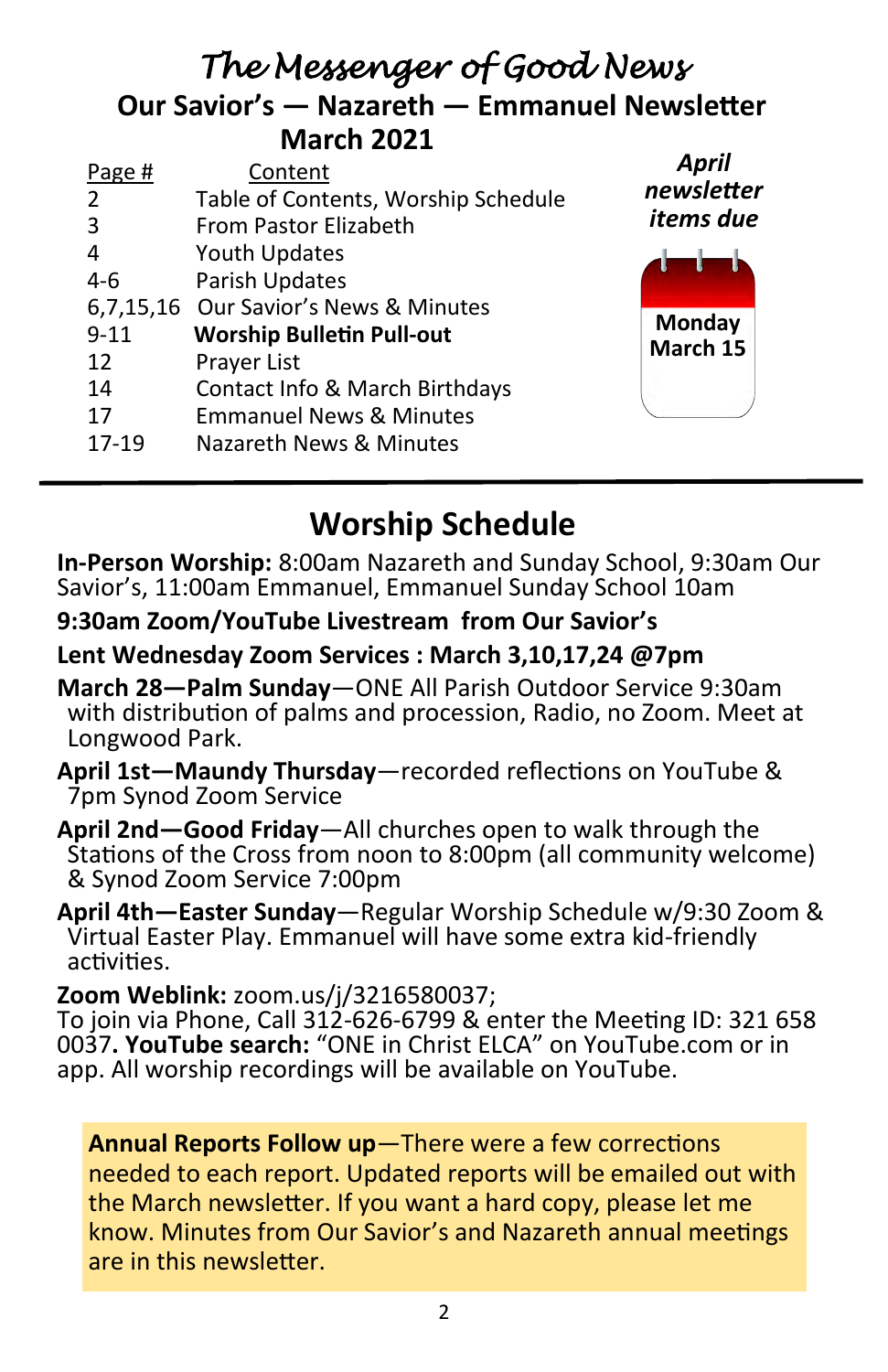## *From Pastor Elizabeth*



**THANK YOU** To all those who helped with the Lent-in-a-bag items. For the crosses—Al Noah for the wood & Mike Olson for the assembly & staining. To Joann Frost for preparing the purple altar cloth. And thanks to



the many years of combined OS & Emmanuel VBS for the seashells and stones. ш

#### **Mondays in March—Synod Justice Resolution Forums**

I invite you to join me on Monday evenings in March to learn about the five justice resolution going before our synod assembly in May. The NW Synod of WI's theme for the 2021 Synod Assembly is Justice & Joy. Spirit Lutheran in Eau Claire is hosting weekly Zoom forums to discuss the justice resolutions and inviting anyone to attend. Please attend the sessions you can and then join our parish on Wed, Mar 31 at 7pm on our "regular" Zoom meeting for a debrief of what you learned and next steps you're interested in taking.

Sessions include a presentation, devotion and prayer, and an invitation to talk and ask questions about one of the resolutions being presented at the Synod Assembly on April. To participate, please call Gail at Spirit Lutheran's office, (715) 832-2421, or send an email to [gsmall@spiritlutheran.org](mailto:gsmall@spiritlutheran.org) to sign up.

The deadline to register is noon the day of each scheduled session. You will receive an email on the afternoon of the scheduled session with a ZOOM link to the session(s) you registered to attend. A link to the synod's website and the resolutions is here: [http://nwswi.org/social](http://nwswi.org/social-justice-advocacy)-justice-advocacy

If you can't make Monday nights, the resolution, video & discussion guide are online. I can also print copies by request and put the videos on DVDs. If resolutions pass, there will be more congregational resources created for worship, study and action. Note, none of these resolutions is a mandate - that's not how our church polity works. These are not requirements, but rather invitations to conversation.

| March 1<br>6-7:30pm  | Hunger<br>Ministry                       | The number of people experiencing hunger and food insecurity<br>in the world has risen since 2018. Let's talk about ELCA World<br>Hunger, regional, and local hunger ministries and how we can<br>become more engaged.                                                                                            |
|----------------------|------------------------------------------|-------------------------------------------------------------------------------------------------------------------------------------------------------------------------------------------------------------------------------------------------------------------------------------------------------------------|
| March 8<br>6-7:30pm  | Care for<br>Creation                     | The ELCA's Social Statement Caring for Creation affirms 'we are<br>called to care for the earth as God cares for the earth'. How can<br>we celebrate Creation and continue to care for it individually<br>and as a church?                                                                                        |
| March 15<br>6-7:30pm | Gender<br>Equity                         | Explore sexism & gender inequality in our congregations, in our<br>culture, & in our world as a whole, especially as it relates to<br>compensation inequities and sexual harassment in our church.                                                                                                                |
| March 22<br>6-7:30pm | Reconciling<br>in Christ<br>Conversation | The ELCA declares 'this church, in faithfulness to the Gospel, is<br>committed to be an inclusive church in the midst of division in<br>society'. How can the Church follow the example of Jesus to<br>love one another by including LGBTQIA brothers and sisters in<br>worship and the ministries of the Church? |
| March 29<br>6-7:30pm | Racial<br>Justice                        | Broaden your understanding of racism and the impact it has<br>had within our church and our communities. Let's talk about<br>how the church can influence change.                                                                                                                                                 |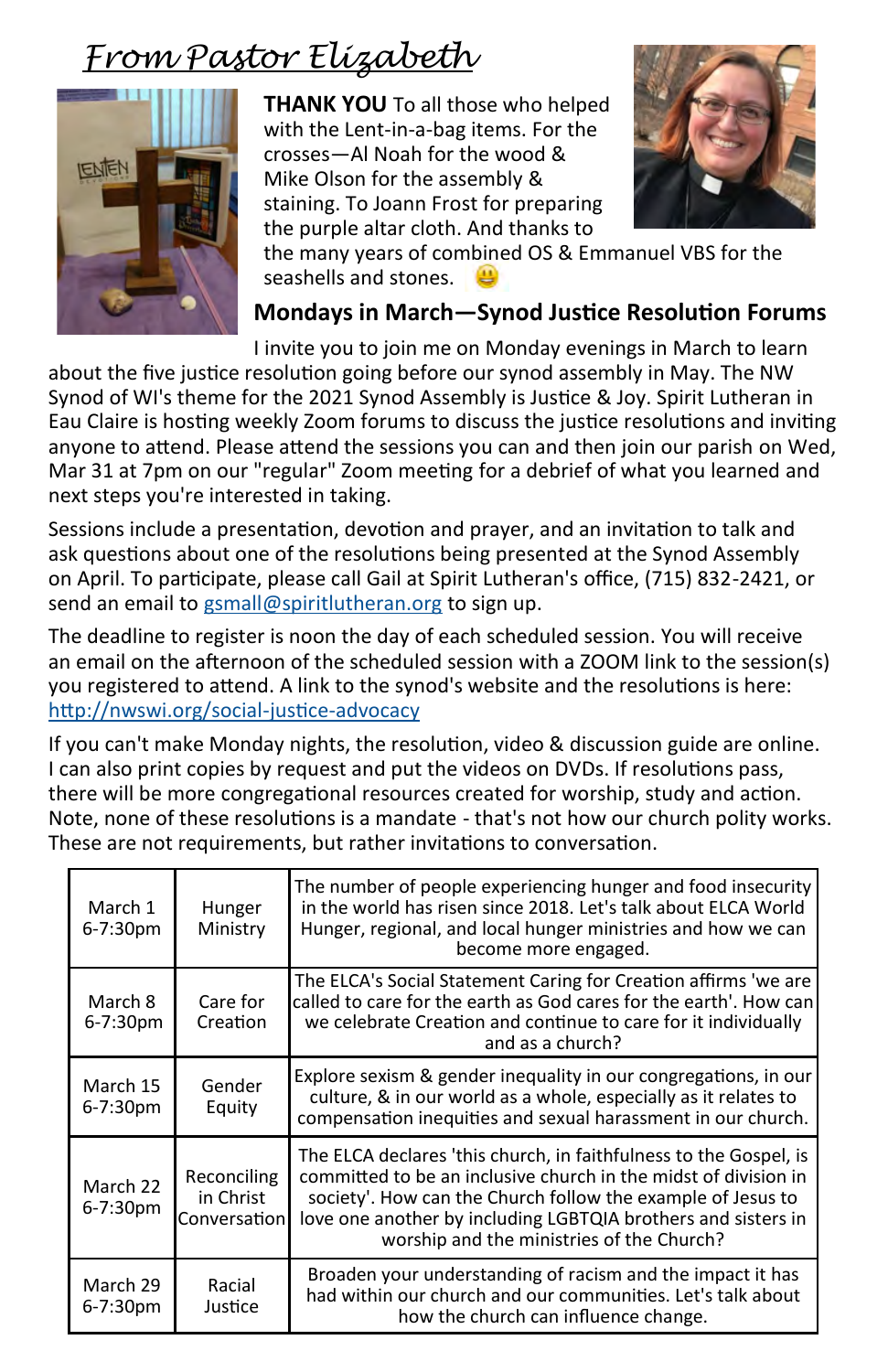*Youth Updates*

### *Luther League*

3rd Wednesday of the month, 7-8:30pm

**Wednesdays:** April 21, May 19

#### **Can Recycling Schedule:**

- Wuethrichs, February
- Braylynn & Korinna Johnson, March
- Cody Eckes, April
- Amya Lamarr, May

#### **Good News: Virtual Easter Play**



Youth & Kids will be assigned parts to record.

Parents—watch your email for assigned parts.

**Due date:** Friday, March 26



**Spring Work Day** at Luther Park Saturday April 24, 2021

[http://lutherpark.org/spring](http://lutherpark.org/spring-work-day)-work -[day](http://lutherpark.org/spring-work-day)

**Summer Camp is a go for 2021**— Parents, watch for an email about which week our churches will go to camp.

## *C+LIFFE/Confirmation*

#### **2nd Year Students:**

- 2nd Wednesdays, 6-7:30pm
- in March, help lead Lent Wednesdays, 7pm;
- Apr 14 & May 12—in person at Our Savior's—let Pastor know if you need to attend on Zoom

### **SUNDAY SCHOOL**

**In Person Sunday School has resumed** at Emmanuel and at Nazareth.

#### **Beatitudes study from**

**Illustrated Ministry**—If you would like a print copy, please let the office or Pastor Elizabeth know.

## *Parish Updates*

**If you want a 2020 giving statement,**  please ask your church's financial secretary, Kay Roe at Nazareth (715- 229-2293), Kaj Petersen at Emmanuel (715-613-0343) and Brenda Noah at Our Savior's (715-267-6768).

#### **Next Parish Council Meeting**

April 20th at 6:30 at OS and on Zoom

**Easter Lilies** have been ordered for Our Savior's and Emmanuel Lutheran for Easter morning worship services. There will be 15 plants available to sponsor, at a cost of \$14.00 per plant. Sponsor forms available at both churches.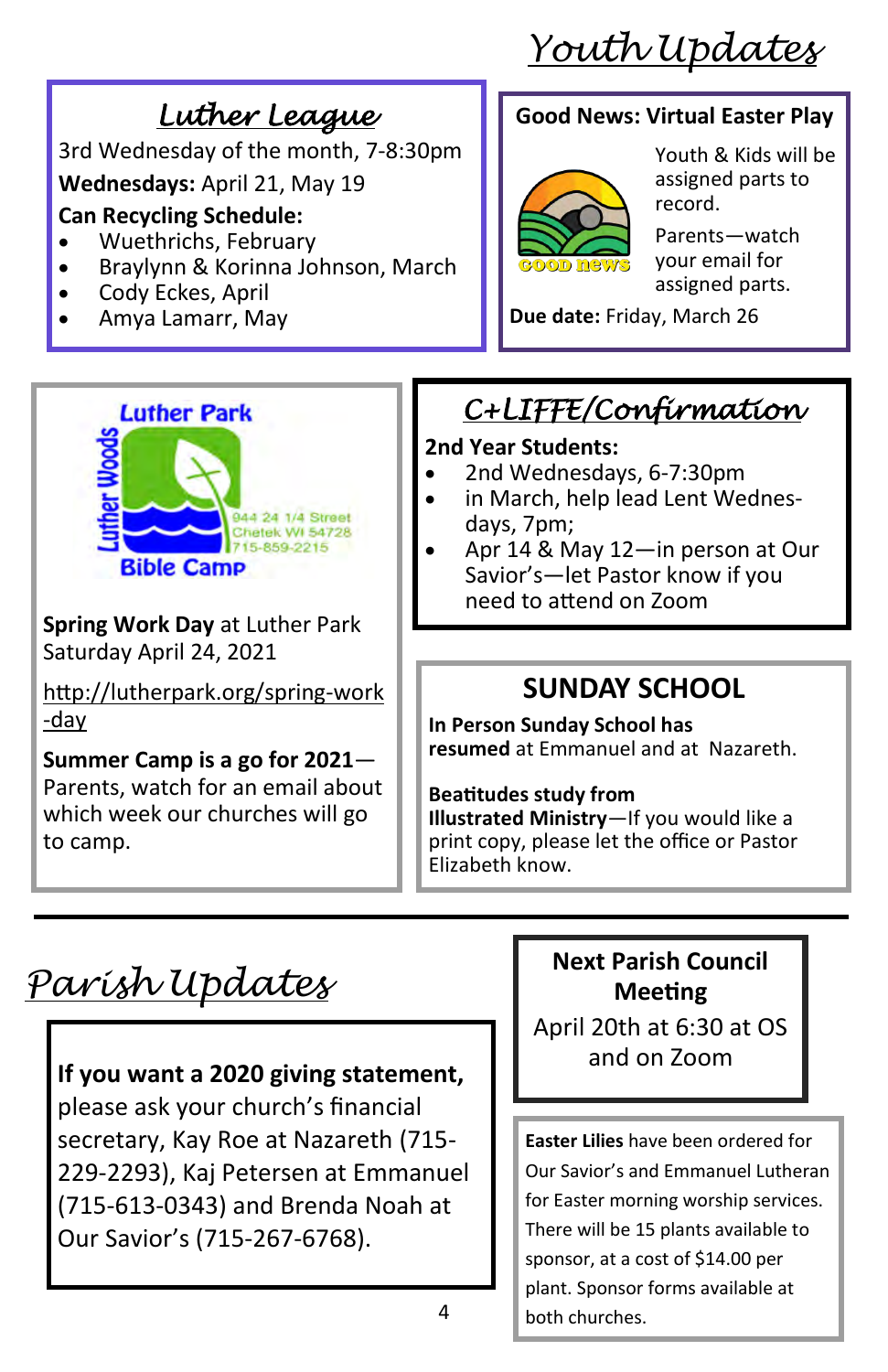## *Parish Updates cont'd*

**Minutes of ONE in Christ Lutheran Parish Council Meeting February 16, 2021**, at Nazareth\Zoom Council members present via Zoom: Kaj Petersen, Nicole Rogers and Linda Turnquist.

Council members present at Nazareth: Sandi Petki, Ryan Renderman, Sue Sholes, Donna Olson and Cathy Langreck. Also present were Pastor Elizabeth Bier and Dick Olson who is replacing Linda Turnquist as council member from Our Savior's. Council member absent was Sheila Briski.

I. The meeting was **called to order** by President Kaj Petersen.

II. Pastor Elizabeth led **devotions** with a video and discussion on Dwelling in the Word from Exodus 16.

III. **The next meeting will be on Tuesday, April 20, 2021, at 6:30 p.m. at Our Savior's** and/or Zoom. IV. **Reports** 

 A. Motion by Ryan and second by Sandi to approve the minutes of the December 8, 2020, meeting as printed. Motion passed.

 B. Motion by Cathy and second by Donna to approve the financial reports as presented. Motion passed. Ryan advised that there had been an IRS audit for 2018. The reporting error has been corrected so everything is squared away with them.

C. Pastor Elizabeth presented her written report.

\***Discussed the Zoom worship times**. Council feels it is better to have a consistent time to join in Zoom worship. The rest of February Zoom worship will stay at 8:00 broadcast from Nazareth and then in March will be back to 9:30 broadcast from Our Savior's with the Zoom worship then staying at 9:30 as long as we continue to use Zoom for worship.

\***Pastor will take some vacation time after Easter** and will be gone on Sunday, April 11th. We will have the three regular services using a recorded service provided by the Synod Office. No Zoom or communion.

\***On Sunday, April 18th**, the Sunday after Synod Assembly, the worship services will be a **worship video prepared by the Synod Youth Board**. Encourage the youth of each congregation to attend to worship that day. No Zoom.

Motion by Donna and second by Sue to approve the above worship plans for April 11th & 18th. Motion passed.

V. Additions to the agenda—None.

VI. Unfinished Business

#### A. Review **Lent Service Schedule**

1. No change to **Ash Wednesday** and Mid-Week Lenten Services.

 2. **Palm Sunday—March 28th**. There will be one parish service that will start at 9:30 am to start together at an area park with devotions (broadcast over the radio) and picking up palms. Then there will be a car parade/procession of palms. Confirming details with more information to follow. No Zoom.

 3. **Maundy Thursday**—Pastor will have a video posted to You Tube plus the Synod Office is offering a 7:00 pm live Zoom service.

4. Good Friday—All churches will be open from noon to 8:00 pm to walk through the Stations of the Cross at your leisure. A reflection booklet to accompany the experience will also be available.<br>Invite community members to worship.

 5. **Easter Sunday**—Regular worship services at each church. No Sonrise service but a virtual Easter Play put on by the youth will be shown at each service. Zoom worship at 9:30 am. VII. New Business

#### A. **Election of Officers for 2021**

\*President—Kaj Petersen nominated by Cathy and second by all council members. No further nominations. Kaj elected president.

\*Vice-President—Donna Olson nominated by Ryan and second by Linda. No further nominations. Donna elected vice-president.

\*Secretary—Cathy Langreck nominated by Donna and second by Ryan. No further nominations. Cathy elected secretary.

\*Treasurer—Ryan Renderman nominated by Donna and second by Sandi to hold the position until an outside treasurer can be appointed. No further nominations. Ryan elected treasurer.

#### B**. 2-year Ministry Evaluation.**

\*An annual ministry review and performance evaluation will be completed by each congregation and Pastor Elizabeth with the parish council members acting on behalf of the congregations they represent. These evaluations are to be completed by April 1 so they can be reviewed and combined on a parish level at the April 20th parish council meeting. The evaluation form from the 2021 Minimum Standards for Compensation and Benefits from the Synod will be used.

\*Our Savior's meeting March 10th at 10:00 AM at Our Savior's.

\*Emmanuel meeting March 13th at 10:00 AM on Zoom.

\*Nazareth meeting March 18th at 5:30 PM on Zoom.

#### C. **Audit Committee for 2021**

\*The 2020-2021 parish financials will be ready to submit to the audit committee by the April 20th meeting. The audit is to be completed by May 31, 2021. Cathy will contact Michelle Lucas to see if she will head up the audit with help/instruction from Ron Kowitz.

VIII. Motion by Ryan and second by Sue to adjourn meeting. Closed with the Lord's Prayer. Cathy Langreck Parish Council Secretary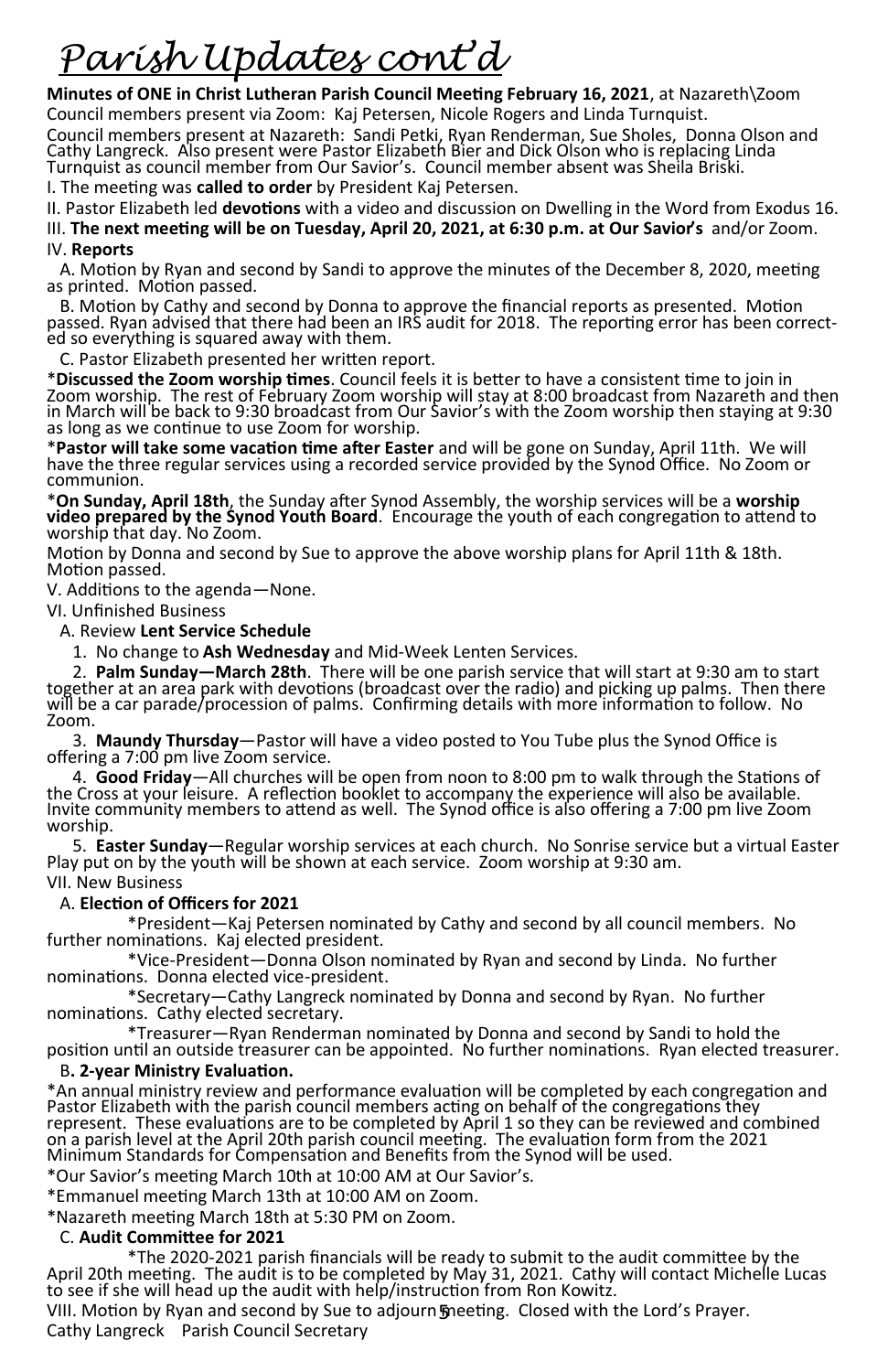**Parish Council Members (w/email addresses & Phone #s)** Cathy Langreck, OS—clangreck@tds.net; 715-267-6711 (home) Dick Olson, OS—dicklolson@gmail.com; 608-799-4993 (cell) Donna Olson, OS—dhdbolson@yahoo.com; 715-267-6431 (home) Ryan Renderman, Naz—oneinchrist2017@gmail.com; 715-773-2387 (cell) Nicole Rogers, Naz—sentinelruralnewsads@gmail.com; 715-316-1851 (cell) Sue Sholes, Naz—smsholes@gmail.com; 715-305-4520 (cell) Sheila Briski, Emm—sheila.briski@gmail.com; 715-773-0055 (cell) Kaj Petersen, Emm—kepetersen1@gmail.com; 715-613-0343 (cell) Sandi Petke, Emm—sandi.combining@gmail.com; 715-613-0756 (cell)

*Our Savior's*



#### **Charcoal Chicken Dinner at Our Savior's! May 2, 11am-2pm**

Plans are underway to have the Charcoal Chicken Dinner this year! The dinner will be Sunday, May 2nd, serving from 11:00 am to 2:00 pm, with drive-thru only from the church's lower level. Prices are \$10.00 for a half chicken and \$8.00 for a quarter chicken. The meal will also include potato salad, baked beans, dinner roll and dessert.

As we ran out of chicken in 2019 and had to turn people away, we are ordering more chicken to grill this year!

**Posters to distribute and a sign-up for food and worker needs will be available at church in April.** During the week you can call Cathy Langreck to sign up at 715-267-6711. Besides workers for Sunday, the 2nd, we will need persons to help make the potato salad on Friday, April 30th, sometime during the day, the start time hasn't been determined yet. Please keep

these dates open to help!

**Monetary donations** 

are also welcome and can be mailed to the church at PO Box 27, Greenwood, WI 54437, and reference "Chicken Dinner."

**Our Savior's Quilters need sheets!** Any shape, size; doesn't even matter if they are torn!

#### **WELCA Activities - Women of the ELCA Our Savior's Cards Sent: THINKING OF YOU – GET WELL**

Andy Johnson

#### **THINKING OF YOU – SYMPATHY**

 Pastor Elizabeth & Nathan Bier, on the passing of Pastor's Uncle Jon Speich

#### **CONGRATULATIONS**

- Bailey Eckes Winner of the Greenwood District 7th & 8th grade Spelling Contest.
- Amya LaMarr 3rd place finish for the Microsoft Office Specialist State Competition for Power-Point. Also earned her Microsoft Office Specialist certificate in Word.
- Braelynn Johnson Earned her Microsoft Office Specialist certification in Excel.
- Dakota Clark and Jonah Hinker for their projects in the Greenwood Manufacturing Club. Dakota made a laser metal sign and Jonah made a laser engraved sign.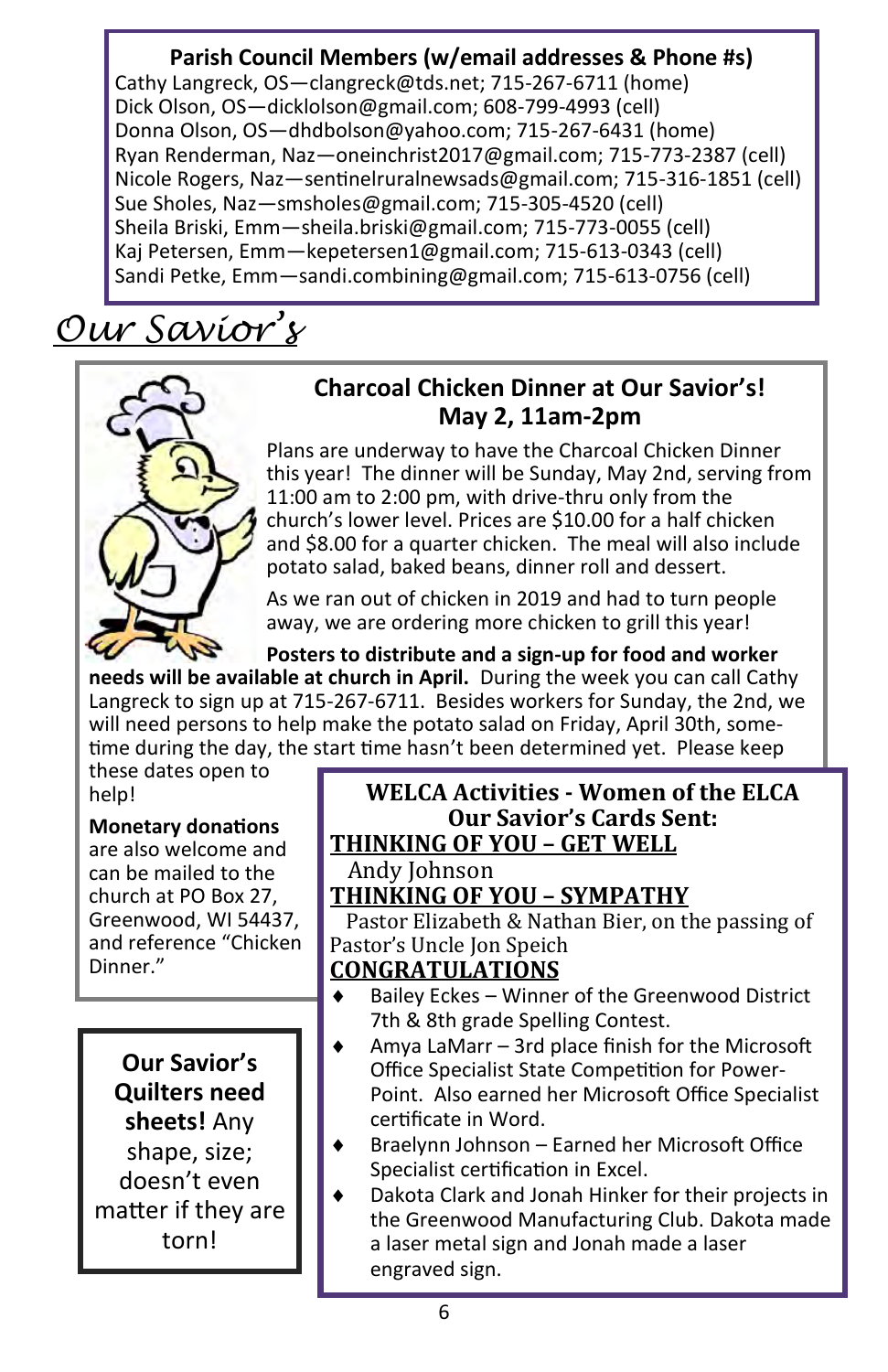#### **SCRIP REPORT**

The Scrip profit for January was \$119.39. Thank you everyone for your continued support! Let me know if there are any merchants that you would like to have on hand for immediate purchase.

The next order from the Great Lakes Scrip Center will be on **March 14, 2021**. *Cathy Langreck, Scrip Coordinator* 

## *Our Savior's Cont'd*

**Our Savior's 2021 Council** President: Carol Hemersbach Vice-President: Cathy Langreck Secretary: Margie Olson Treasurer: Pam Delo Council: Wayne Nielsen, Dallas Wuethrich, Dick Olson, Angela Eckes, Ray Barkes Financial Secretary: Brenda Noah Head Usher: Dan Deegan Sunday School: Jon Milz VBS: Joan Turnquist

| Statement of Giving for Our Savior's               |          |          |    |          |    |                   |
|----------------------------------------------------|----------|----------|----|----------|----|-------------------|
|                                                    | offering |          |    | needed   |    | <b>Difference</b> |
| 1/22/2021                                          | \$       | 1,870.00 | \$ | 1,842.00 | \$ | 28.00             |
| 1/29/2021                                          | \$       | 1,340.00 | \$ | 1,842.00 | \$ | (502.00)          |
| vanco                                              | \$       | 1,006.37 | \$ |          | \$ | 1,006.37          |
| 2/5/2021                                           | \$       | 1,280.00 | S  | 1,842.00 | \$ | (562.00)          |
| 2/12/2021                                          | \$       | 420.00   | \$ | 1,842.00 | \$ | (1,422.00)        |
|                                                    | \$       | 5,916.37 | S  | 7,368.00 | \$ | (1,451.63)        |
| Online giving: www.ONEinChristLutherans.com/GiveOS |          |          |    |          |    |                   |

#### **Our Savior's Lutheran Church Annual Meeting Minutes January 24, 2021**

Our Savior's Lutheran Church Annual Meeting was held on January 24, 2021 following the worship service. Twenty-three voting members were present (11 in-person & 12 on Zoom). President Duane Olson led the congregation in the Opening Liturgy.

#### Acting Secretary: Margie Olson

Cathy Langreck presented an addition to the January 26, 2020 annual meeting minutes. It read as follows, "After the meeting was adjourned, it was realized that a nominating committee was not selected for next year. Linda Turnquist and Al Noah agreed to serve as outgoing council members and Donna Olson agreed to serve from the membership. One position was left vacant." Motion by Cathy Langreck, second by Donna Olson, **to approve the selected nominating committee for 2021**. Motion passed.

Motion by Pastor Elizabeth, second by Brenda Noah **to approve the January 26, 2020 annual meeting minutes with the above addition included**.

**Letters of Greeting:** Appreciation and thanks from Presiding Bishop Elizabeth Eaton and Synod Bishop Laurie Skow-Anderson for our congregation's ministry through the Covid-19 pandemic.

Motion by Dallas Wuethrich, second by Dick Olson, **to approve the 2021 ONE in Christ Lutheran Parish budget**. Motion passed.

Motion by Wayne Nielsen, second by Cathy Langreck, to approve Parish Reports as submitted. Motion passed.

#### **New Business:**

**The Luther Park Annual meeting** is on February 6, 2021, we can have 3 representatives attend. Motion made by Cathy Langreck, second by Dick Olson **to accept Joan Turnquist as our representative to the Luther Park Annual Meeting**. Motion passed.

#### **Committee Reports:**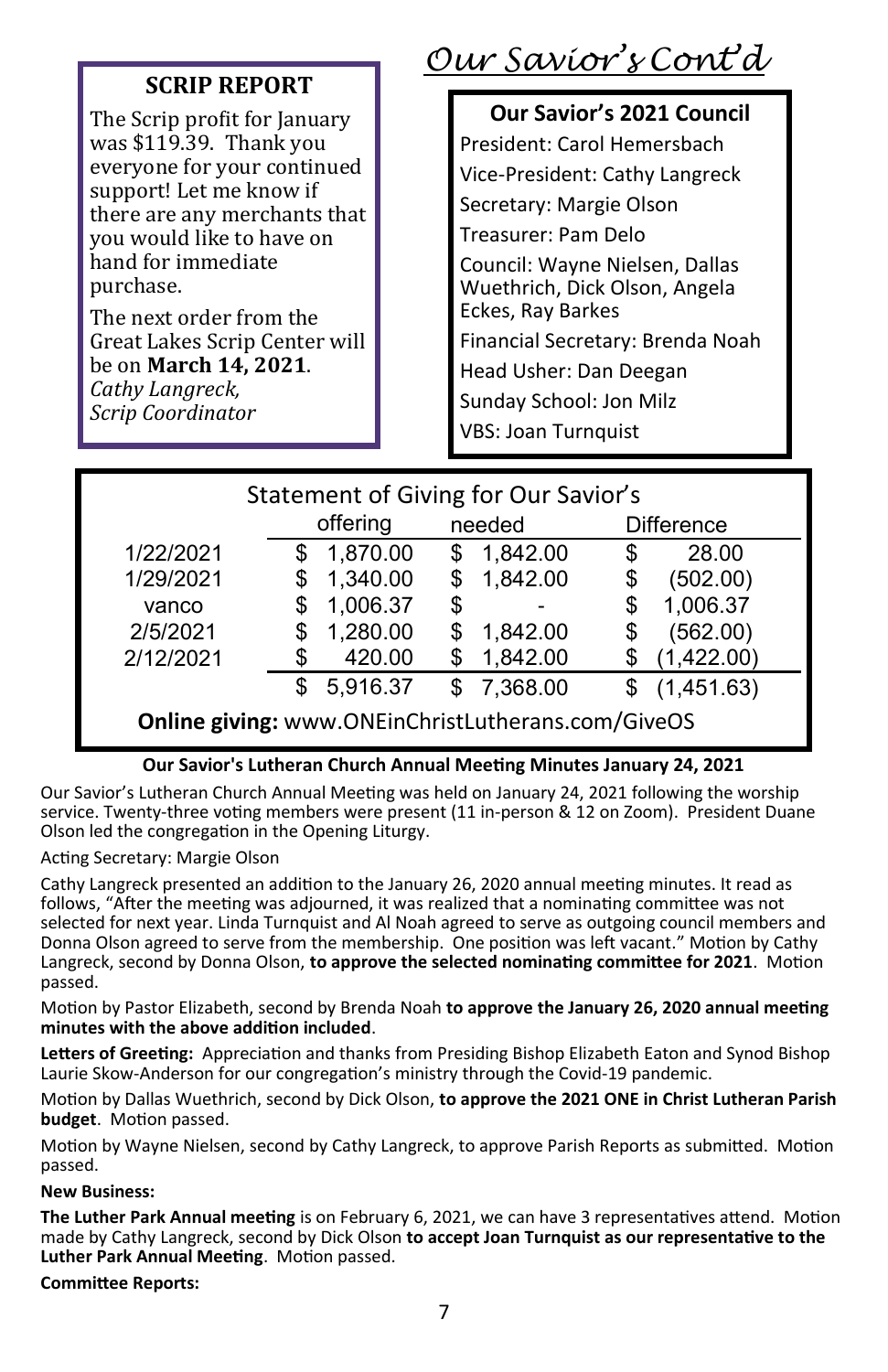## *Our Savior's Cont'd*

**Altar Guild** Added Interest – Additional \$ .12 interest from Dec 31 makes for a total of \$947.38. **Property Committee** had an addition to their report. Stratford Signs fixed the lighting on the Sign in front of the church and it worked for only a few days, so Stratford Signs will be coming back to fix it again.

Motion made by Cathy Langreck, second by Donna Olson **to accept all congregation reports as printed in the Annual Report booklet with the two corrections/additions from the Altar Guild and Property Committees.** Motion passed.

Representing the **2020 Nominating Committee**, Donna Olson, presented the following members to serve on the church council: **Newly Elected Members**: Ray Barkes, Cathy Langreck, Carol Hemersbach and Pam Delo. Current members: Dick Olson, Dallas Wuethrich, Angela Eckes, Wayne Nielsen, Margie Olson. Motion made by Donna Olson, second by Joan Turnquist **to accept council representatives as presented**. Motion passed.

**We are thankful to the following volunteers:**

**Head Usher:** Dan Deegan

**Trust Fund:** Linda Turnquist, Trevor Wuethrich

**Delegates to the Conference Assembly:** Joan Turnquist and Linda Turnquist

**Delegates to the Synod Assembly** in Eau Claire on April 15 & 17: Joan Turnquist and another representative to be appointed by the church council.

Motion by Donna Olson, second by Dick Olson **to accept the volunteers as Head Usher, Trust Fund Committee Members, Delegates to the Conference Assembly and the Synod Assembly.** Motion passed.

**The 2022 Nominating Committee: Members Appointed:** Doug Felix and Duane Olson. **Volunteer Members**: Darla Abel and Donna Milz, pending her approval. Motion made by Cathy Langreck, second by Donna Olson **to accept 2022 Nominating Committee.** Motion passed.

**Audit Committee:** To be appointed by the Church Council in February.

**Proposed updates to 2020 Our Savior's Annual Report** from Pastor Elizabeth

#### **Update to Savings Account, page 12**

The Windows Savings account was modified/transferred by council at the proposal of Pastor Elizabeth, based on the best recalled information we had. The intention was to consolidate accounts, not to withdraw support from the stained-glass window project. I (Pastor Elizabeth) was in error about getting rid of that account in our savings account and tracking documents.

Motion: Move \$1,447.25 back to the Windows Savings account from the Contingency Fund.

**Modifications to Ministry Plan, page 13 & 14.** There were two places of high estimates - the parsonage loan payments (line 61 on page 14) & the payment to ONE in Christ Lutheran Parish (line 45 on page 13).

The actual balance due on the loan is \$4,070.52, not \$5,102.05; the ministry plan was brought to the council for approval before end of the year reconciliation caught this discrepancy. And the Parish payment should be \$67,419.18, not 67,886.64 (this is because the parish fiscal year is different than the congregation's fiscal year). These changes result in reducing the final total ministry plan from \$120,692.69 to \$119,193.70 and reduces the anticipated draw from the Contingency Fund to \$6,624.

Motion: Make the updates to line 45 and 61 as indicated above for the garage loan and parish payment.

**Our Savior's Checking Balance** on Dec 31, 2020 was \$7,379.25.

Motion made by Pastor Elizabeth and second by Cathy Langreck **to accept updates to the Ministry Plan and Savings.** Motion passed

Motion by Wayne Nielsen and second by Doug Felix **to accept the Financial Report, including Trust Committee Report as presented**. Motion passed.\*

Motion by Donna Olson and second by Carol Hemersbach **to approve the 2021 Financial Ministry Plan as presented with its updates.** Motion passed.

**Pastor Elizabeth extended her appreciation to President Duane Olson** for all he did during this Covid-19 pandemic year.

**A Thank You is extended to Pastor Elizabeth and Nathan** for their technical knowledge and for all of their hard work during this challenging year of the pandemic.

Motion by Wayne Nielsen, second by Ray Barkes, to **Adjourn the meeting**. Motion passed.

\*The Trust Fund report was provided in print on Jan 24. The following week, there was one editorial correction—the 3/30/20 amount of \$787.46 was recorded as a gain rather than a loss; the total calculation was correct, with that transaction incorrectly recorded.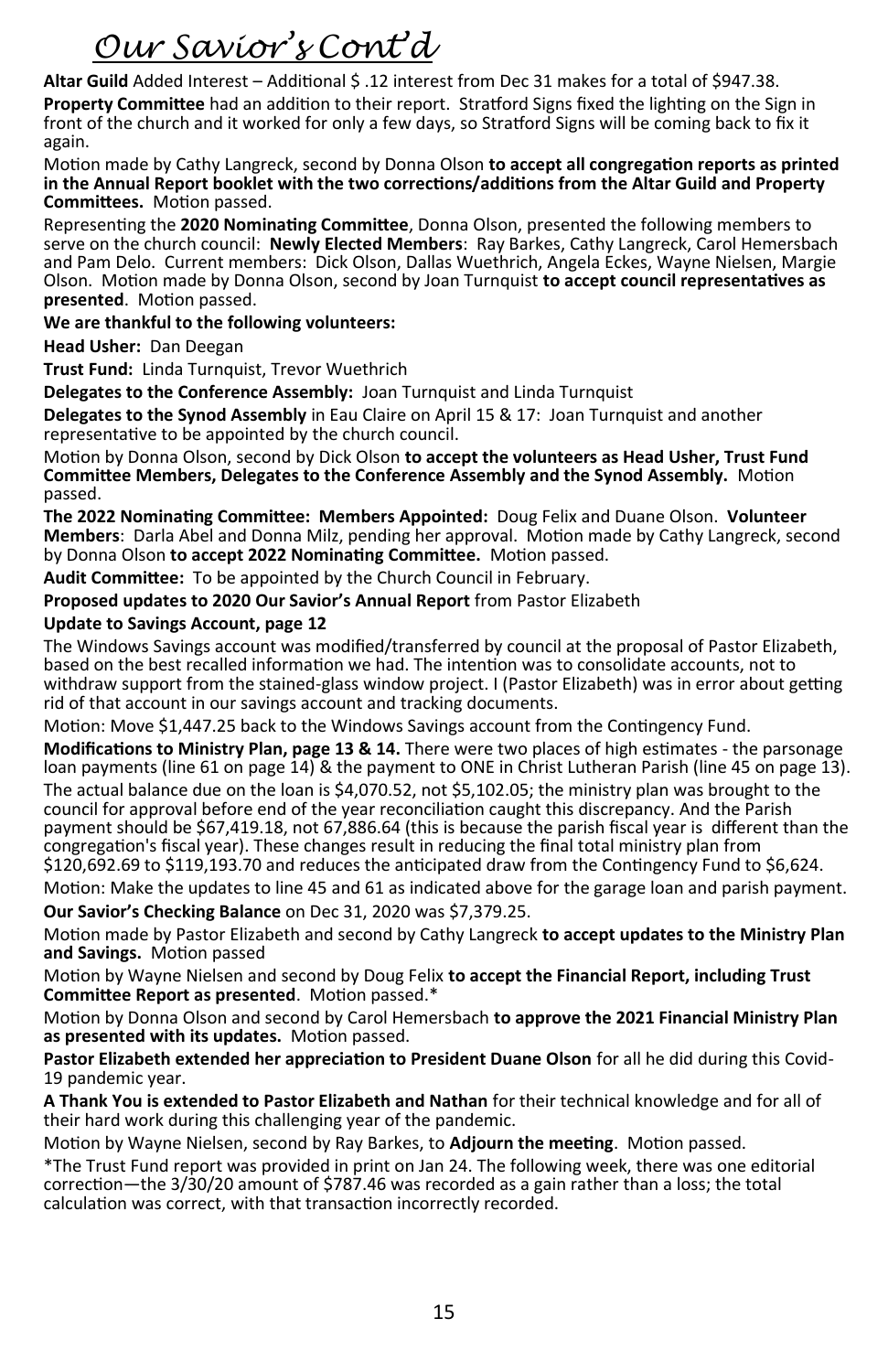*Our Savior's Cont'd*

#### **Minutes from Our Savior's Church Council Meeting Tuesday, Feb. 9, 2021**

**Members present:** Pastor Elizabeth Bier, Ray Barkes, Pam Delo, Carol Hemersbach, Cathy Langreck, Wayne Nielsen, Brenda Noah, Dick Olson, Duane Olson, Margie Olson,

**Members absent:** Angela Eckes, Dallas Wuethrich, Luther League member

**Devotions:** Pastor Elizabeth: EPIC – Effective Practices for Innovative Church Councils. Video: Heart of the Journey

**Secretary's Report:** Correction on Dec. 7, 2020 Secretary's Report of Lynsey Volovsek's name from Learn-a-Lot Preschool Soup Fundraiser. Dick made a motion to accept the Secretary's Report with correction. Pam seconded the motion. Motion passed.

**Financial Report:** Thank you to all who give through Charitable Giving (Money Market Account<br>(CMMA) at Forward Bank). Please note that the Window Savings of \$1447.25 was added back into<br>the Savings Account Balances as of would accrue interest. Wayne seconded the motion. The motion passed. Pam made a motion to accept the Financial Secretary Report as presented. Cathy seconded the motion. The motion passed. **Pastor's Report:** Pastor Highlighted the following:

Lent Schedule , Worship Notes – asked for feedback on In-Person/Online Worship Hybrid, Looking for **Zoom Hosts**-Carol Hemersbach volunteered, **Counters/Couriers for Weekly Offering** – Best Practices: Pam and Brenda will count

#### **Ministry/Resources** notes

 EPIC – Continuing education for councils – via webinar videos, Walking Together Feb. 20 Zoom Confirmation students helping to lead Lent Wednesday services.

Parish Directory – Text only version

#### **Future Planning**

What Bible study/reflection topics of interest?

Indoor Attendance size for wedding & funerals – revisit in March or April

Summer Outdoor worships

 Expand giving opportunities – Vanco Electronic Giving, Charitable Money Market Account (CMMA) at Forward Bank; Thrivent Giving

**Synod Resolution Forums** – Multiple opportunities via Zoom to learn about the synod resolutions **Additions to agenda:** House of Heating Invoice

**Old Business:** Front Sign is still not working.

#### **New Business:**

**Election of Officers:** Slate of officers include: Carol Hemersbach, President; Cathy Langreck, Vice-President; Margie Olson, Secretary; Pam Delo, Treasurer. Cathy made a motion to accept the slate of officers, seconded by Wayne. Motion passed.

**Council Orientation & EPIC -** online webinars

**Council Installation date:** February 28

**Nominating Committee:** Donna Milz

**Audit Committee:** Ralph Krultz (2021-2024) - Michelle Lucas (2019-2022)

**Synod Assembly delegates:** April 15 & 17 via Zoom - Joan Turnquist and Doug Felix

Pam made a motion to accept the volunteers for the Nominating and Audit Committees and the Synod Assembly delegates, seconded by Ray. Motion passed

**Luther League** audit complete

**Reappoint and Appoint Parish Council Members:** Pam made a motion to reappoint Donna Olson and Cathy Langreck as Parish council members, seconded by Pam. Motion passed. Pastor Elizabeth made a motion to appoint Dick as a parish council member, seconded by Wayne. Motion passed.

#### **Committee Reports**

#### **Property**

Front Sign – Duane will follow-up with Stratford Sign on fixing the light on the sign. We've recently paid Stratford Sign \$600 on repairs

Parsonage annual inspection – Duane and Wayne

 Furnace Inspection and Maintenance – House of Heating - call annually. Approximately \$700yr **Script Fund** – Cathy Langreck - \$119.39 profit for January

**Stewardship** – Cathy discussed the Chicken Dinner on May 2, Serving: 11:00 am-2:00 pm.

Half-chicken-\$10, Quarter chicken-**\$**8, Drive-through only.

**ONE in Christ Parish** – Pastor Elizabeth

Next Parish meeting – Feb.16 at Nazareth at 6:30 pm

#### **Next Church Council Meeting Date -** March 9 at 6 pm

**Meeting Adjourned**: Motion by Carol and seconded by Pam to adjourn the meeting. Motion passed. **The meeting closed with the Lord's Prayer**

Respectfully Submitted by: Margie Olson, Council Secretary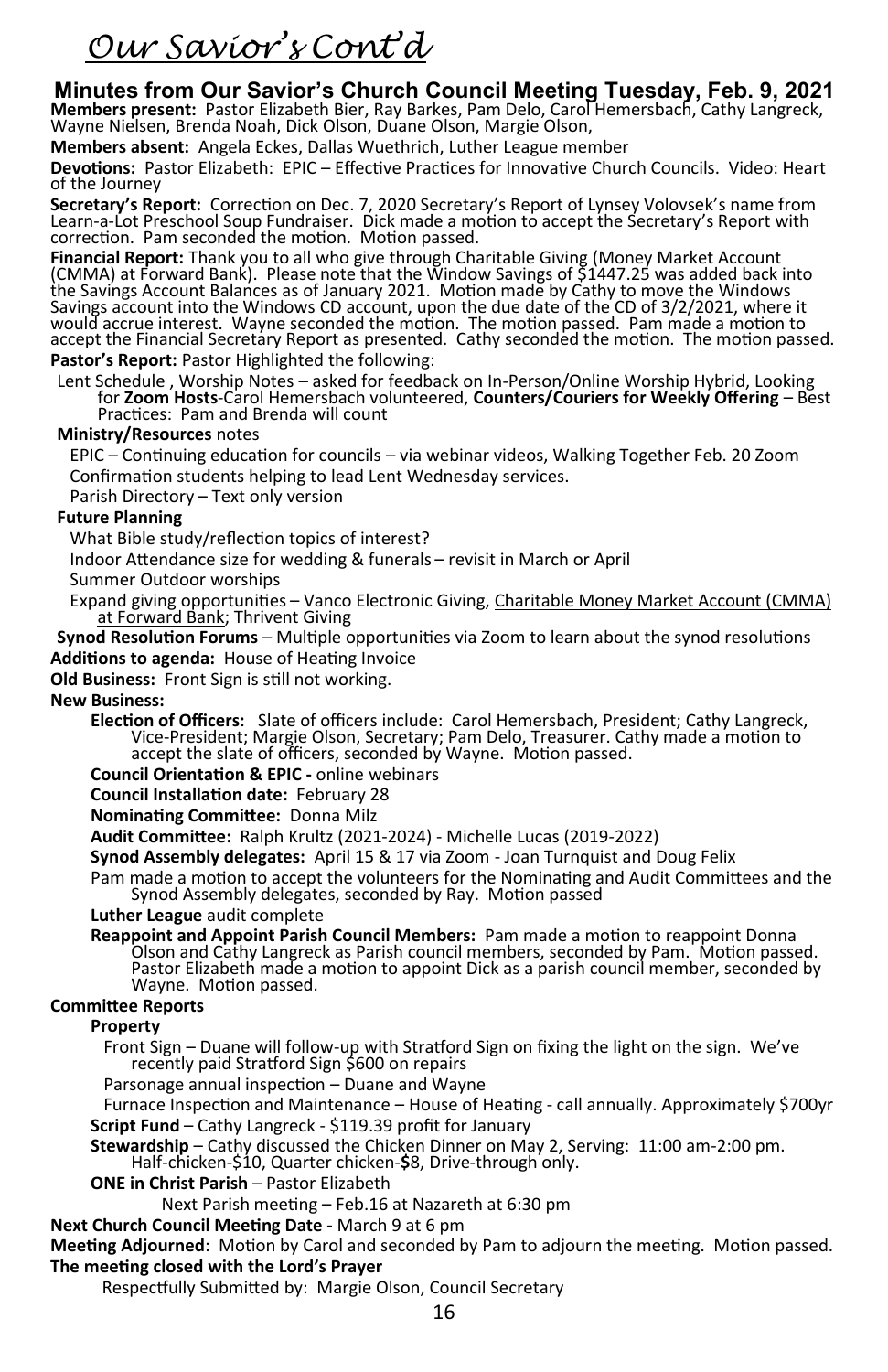#### **Emmanuel Giving Update**

**1-22-21 to 2-24-21**

**Total Giving: \$1,121.00**

**Needed: \$509.32**

**Difference: +\$611.68**

**Total Attendance: 12**

**For Easter Sunday**—if your kids or grandkids are up for an Easter egg hunt, please let Sandi Petke, Sheila Briski or Vita Gosse know, as they want to know how many kids to plan activities for.

#### **Emmanuel 2021 Council**

*2021 President & Vice President will be elected at March meeting—date TBD* President (Acting): Harold Briski Vice President (Acting): Vita Gosse Secretary: Loralee Petersen Treasurer: Kathy Petke Council: Bruce Englebretson, Vita Gosse, Harold Briski, Sandi Petke Financial Secretary: Kaj Petersen Sunday School: Sandi Petke VBS: Vita Gosse

Next Emmanuel Council Meeting TBD

**Nazareth 2021 Council**

Council: Allen Wagner, Cindy Knight, Wendy Juzwiak, Robyn Renderman

President: Darin Ven Rooy Vice: Donna Rasmussen Secretary: Sue Sholes

Financial Secretary: Kay Roe Treasurer: Dale Amacher

## *Nazareth*

#### **Swiss Steak Committee Volunteers Needed**

We are seeking 4 people to serve on the Swiss Steak planning team to decide if and how we would hold the Swiss Steak Dinner. We need to have the team set up by end of June. You can contact Pastor Elizabeth or a Council Member to volunteer.

> **Nazareth Giving 1-17-21 to 1-31-21**

Sunday School: Sue Sholes, Cindy Knight

**General Fund \$4,151.00 Electronic Giving 5590.00** 

**Online Giving:** www.ONEinChristLutherans.com/GiveNaz

**Next Nazareth Council Meeting Thurs, March 4th At 5:30pm In person (Zoom available if needed)**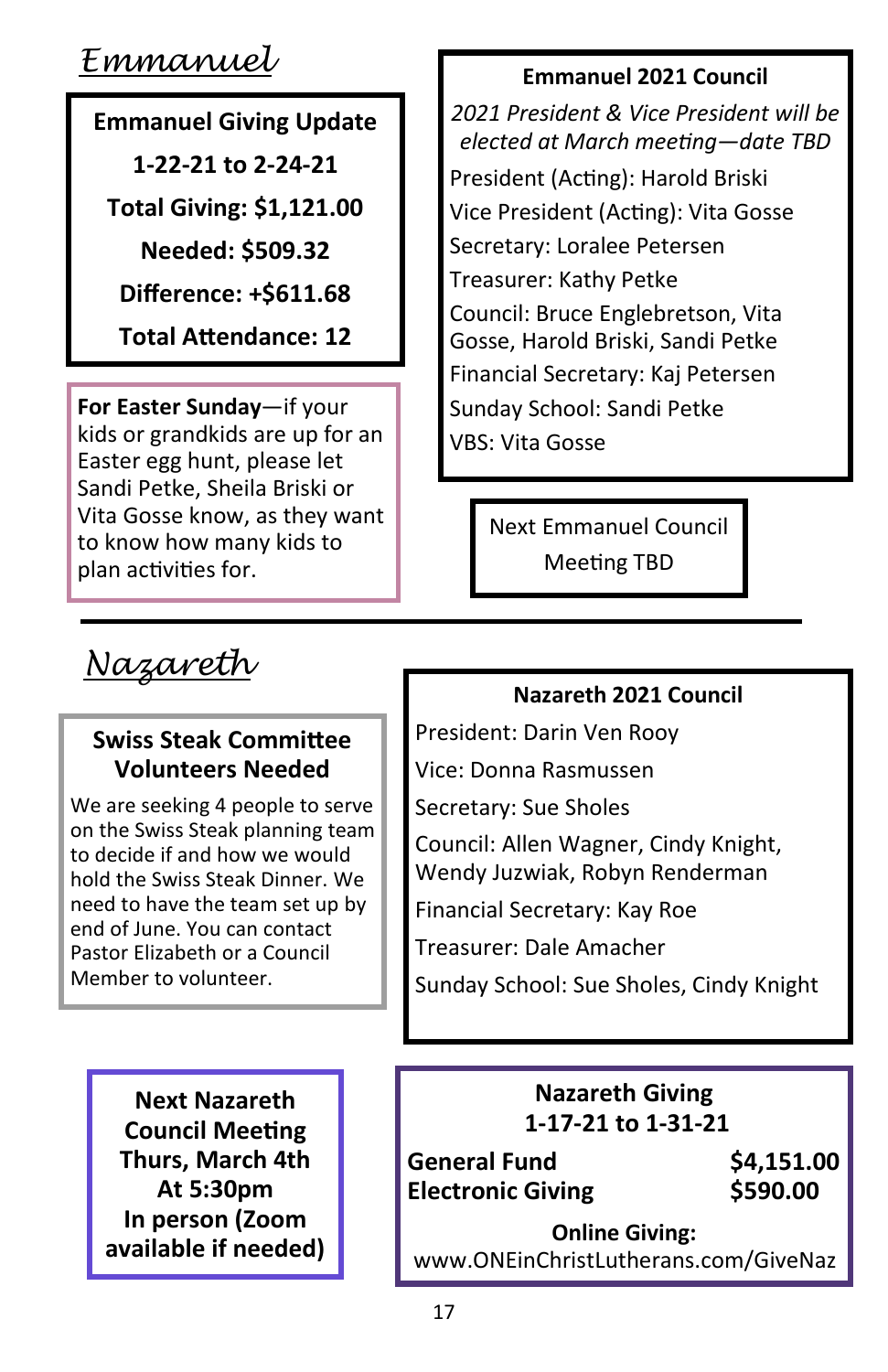*Nazareth cont'd*

#### **Nazareth Lutheran Church Annual Meeting Minutes January 31, 2021**

Present—10 on zoom and 21 in person.

#### A. Opening prayer

B. **Minutes** from Feb. 2,2020 Annual Meeting were read. Motion by Cindy knight to accept minutes seconded by Allen Gajewsky. Motion passed. Church Record Report stayed the same.

C. **Letters of greeting** were read.

#### D. **PARISH BUSINESS**

1.**Good Samaritan fund** used to support our community this year (see report).

 2. **2019 Parish financial report** we were over budget \$4000.00 see report. Due to benefits being up supporting 2 people and increase of educational benefits. Motion by Donna Rasmussen to approve and seconded by Ann Gajewsky.

3. **2020 Budget** One in Christ parish PP loan covered payroll for church allowed us to keep budget.

4. **2021 Budget** 3/1/2021 to 2/28/2022 pulpit supplies went up due to going virtual with zoom licenses and printing increases. And improvement to internet.

 5. **Membership roll not changed** due to pandemic for numbers are hard to change with zoom and no in person services. Motion by Ann Gajewsky to accept budget and second by Lyle Roe.

#### E. **OLD BUSINESS** none on the agenda.

#### F. **NEW BUSINESS**

1. Church asking to reduce council to 7 representatives from 9 due to reduction in parish. Motion by Sue Sholes to reduce council to 7 members seconded by Allen Gajewsky.

 2. **Cleaning church discussed**, weekly cleaning by parish or hire someone. Cleaning service is \$200.00 a time. New lighter vacuum cleaner is being purchased to make cleaning easier. Can put add in newspaper but need to check insurance policy to see if they would be covered if not a member. Motion by Allen Gajewsky to table hiring issue till more facts can be checked into and then do it annually. Seconded by Kevin Thorson.

 3. **Swiss Steak Dinner** like to set up a committee to do the dinner. We can wait to see what pandemic does. We don't have a coordinator at this time. Can we build a committee of 4 people by end of June to do the dinner or not and how to do it. People can volunteer or council will appoint. Motion. By Ann Gajewsky and second by Jane Peterson.

#### G.**REPORTS**

 1. Suggested in future to **set up Building and Maintenance Fund** with money from budget for Petersen fund is getting low. 2020 Budget \$6,000.00 was forgiven by parish council. Motion by Donna Rasmussen and second by Cindy Knight to **accept the budget of 2020**.

2. Motion by Allen Gajewsky to **accept budget for 2021** and second by Bill Nyre.

 3. **Cemetery Report**, cemetery terms are 3 years. Kevin Thorson will run again. Motion by Sue Sholes to accept the report and seconded by Ann Gajewsky. Motion by Allen Gajewsky to close nomination for cemetery committee second by Denny Henke.

#### H. **COUNCIL BALLOTS for 2021**

 1. Robyn Renderman, Wendy Juzwiak, and Darin VenRooy are up for nomination. Nominations open to floor. Motion by Cindy Knight to close nominations second by Bill Nyre. Motion by Lyle Roe to **accept the 3 nominated** second by Denny Henke. All approved.

 2. **Chequamegon Conference** two volunteers needed to go via zoom on Feb. 11th cost \$20.00 church budget will cover cost.

 3. April 15 & 16th 2021 **Senate assembly conference** two volunteers needed. Will be on zoom. Council will appoint if no volunteer.

I. Pastor wanted to **thank everyone** for year of service and for caring for her at all of the churches she felt cared for.

18 **ADJOURN** Motion by Allen and seconded by Kevin Thorson Report submitted by secretary Sue Sholes.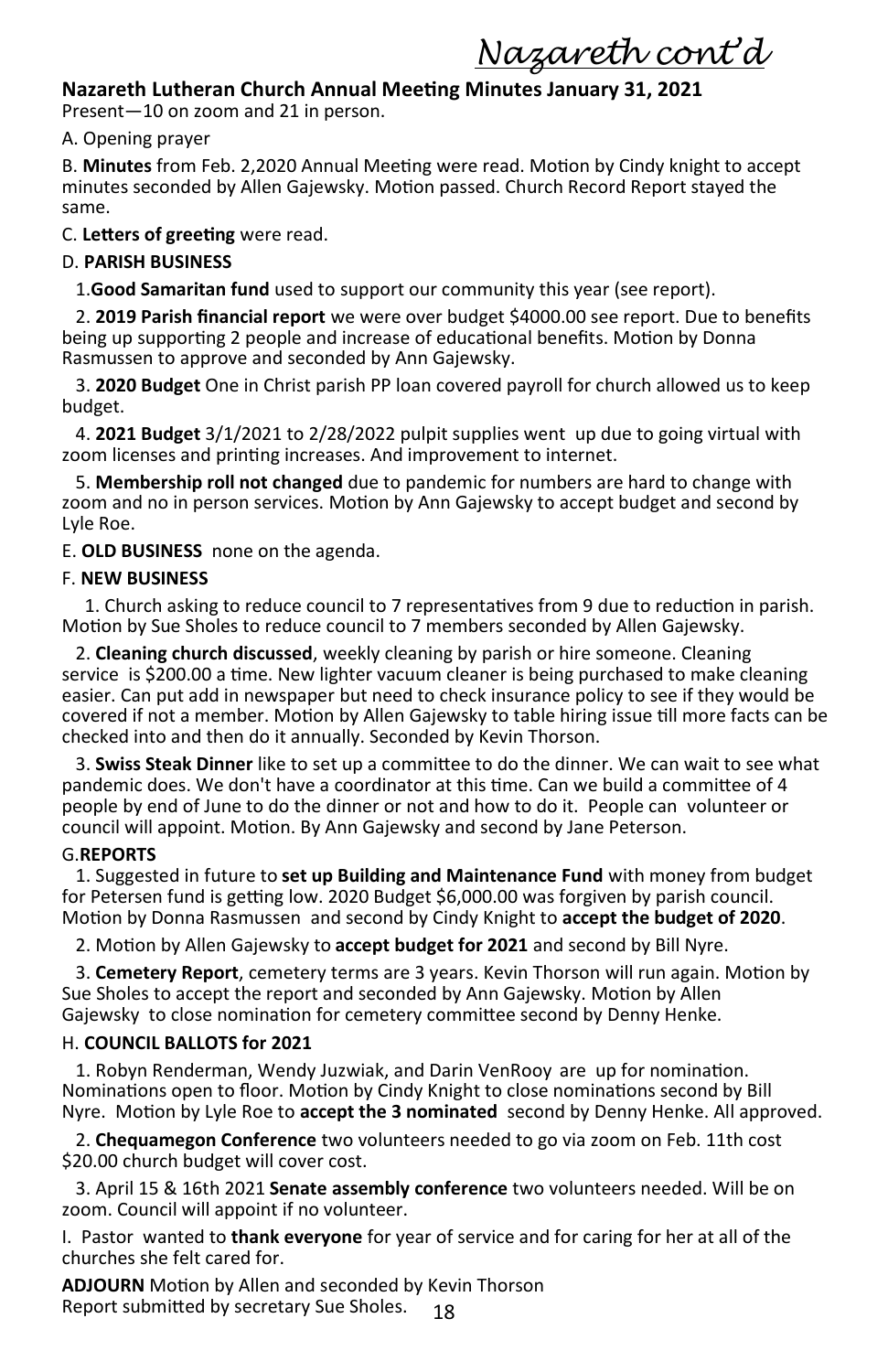*Nazareth cont'd*

#### **February 18,2021 Nazareth Council Minutes**

Present; Cindy, Darin, Sue, Robyn, Ryan, Allen, Donna and Pastor.

I. Call to Order

II. Devotions

III. Secretary's Report- Motion by Allen and seconded by Donna to accept minutes as read.

IV. Treasurer's Report- No Report will have Dale email reports to parish secretary so can be sent in agenda.

V. **Pastor's Report**- will do communion in March every Sunday but Palm Sunday. Pastor on vacation April 11th Motion by Sue and seconded by Cindy to accept pastor's Report.

VI. Sympathy card to Carol Deranso sister passed away.

VII. **Next Meeting date**: March 4th at 5:30 pm at church.

VIII. Addition to agenda. none.

IX. OLD BUSINESS

A. **Tree trimming** working to contact Charlie to trim trees in spring.

B. **Church cleaning** will continue to do as is, hire cleaning service for annual list.

C. Men's urinal repaired.

D. **Vacuum cleaner**. Looking at Sharp vacuum cleaner with 30 foot cord. Will order it for church.

E. **Hall clock** its up in hall and running well.

X. NEW BUSINESS

A. **Election of officers:** president-Darin VenRooy, vice president-Donna Rasmussen, secretary-Sue Sholes.

B. **Council orientation and Epic online training** to educate us on positions will be watched at meetings.

#### C. **Installation of officers at Feb.28th church service.**

D. to H will table to March meeting.

E. **Appointed Parish council member Nicole Rogers** to represent Nazareth for next term.

**New smart TV for church use** hopefully purchased by April 11th also cart to move TV from hall and inside of church safely.

XI. Committee Reports

A. Youth and Education- **Children will produce virtual Easter video.**

No other reports.

XII Adjournment. Motion by Cindy and second by Darin. Ended meeting with prayer.

Submitted by secretary Sue Sholes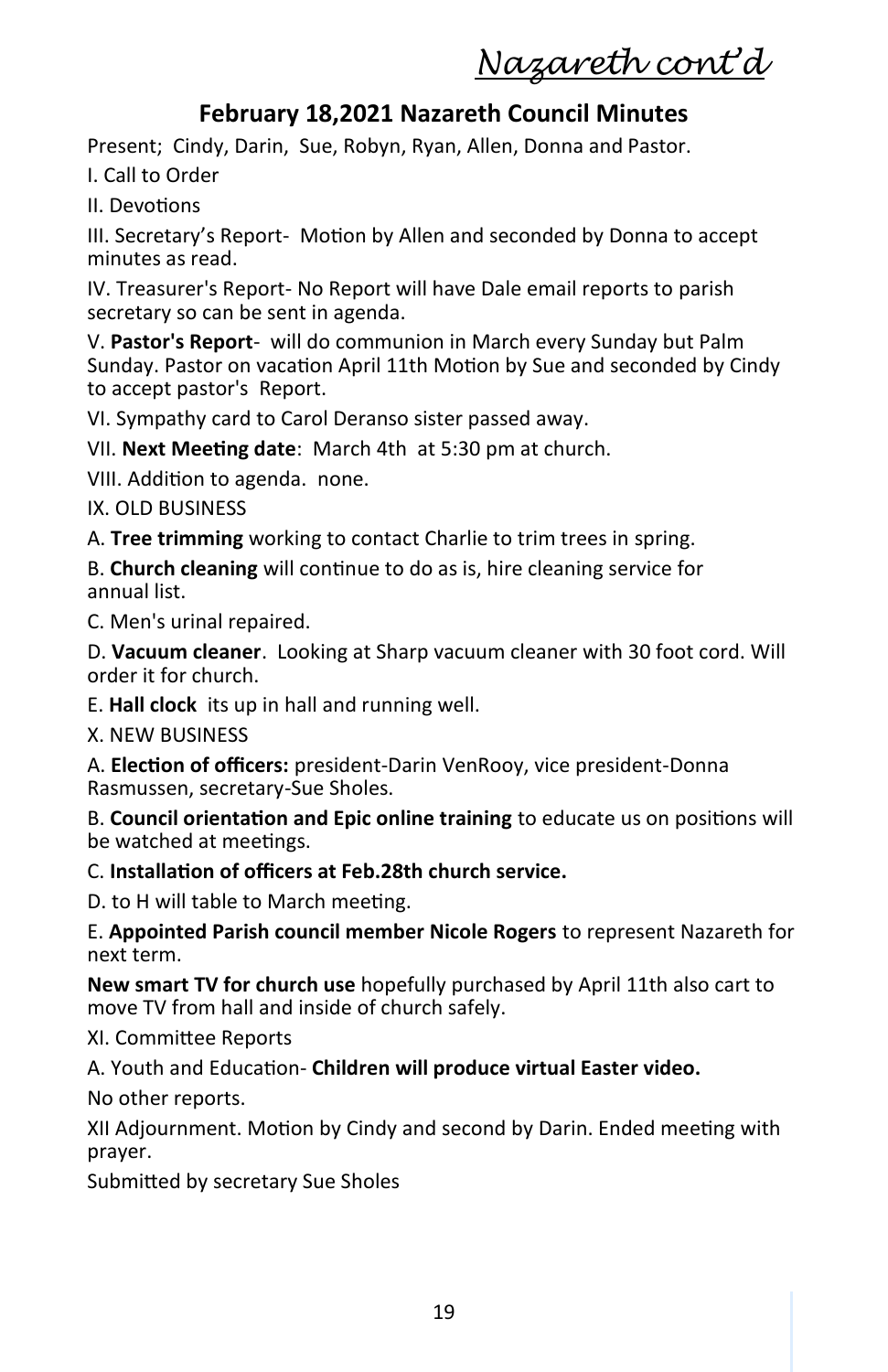## **ONE in Christ Lutheran Parish Sunday Worship Order**

#### **Welcome**

#### **PRAYER OF THE DAY** (new each week)

#### **Confession & Forgiveness**

Blessed be the holy Trinity, one God, the keeper of the covenant, the source of steadfast love, our rock and our redeemer.

#### **Amen.**

God hears us when we cry, and draws us close in Jesus Christ. Let us return to the one who is full of compassion.

*Silence is kept for reflection.*

Fountain of living water,

**pour out your mercy over us. Our sin is heavy, and we long to be free. Rebuild what we have ruined and mend what we have torn. Wash us in your cleansing flood. Make us alive in the Spirit to follow in the way of Jesus, as healers and restorers of the world you so love. Amen.**

Beloved, God's word never fails. The promise rests on grace: by the saving love of Jesus Christ, the wisdom and power of God, your sins are forgiven, love of Jesus. Amen, and God remembers them no more. Journey in the way of Jesus. **Amen.**

**SCRIPTURE** (new each week)

#### **Reflection**

#### **Prayers for Ourselves and Others & Peace**

Lord in your mercy, **hear our prayer**

#### **Offering Prayer**

Faithful God, you walk beside us in desert places, and you meet us in our hunger with bread from heaven. Accompany us in this meal, that we may pass over from death to life with Jesus Christ, our Savior and Lord. **Amen.**

#### **Communion with Lord's Prayer**

**Our Father, who art in heaven, hallowed be thy name, thy kingdom come, thy will be done, on earth as it is in heaven. Give us this day our daily bread; and forgive us our trespasses, as we forgive those who trespass against us; and lead us not into temptation, but deliver us from evil. For thine is the kingdom, and the power, and the glory, forever and ever. Amen.**

**Song** (new each week)

#### **Milestones & Announcements**

#### **Blessing**

You are what God made you to be: created in Christ Jesus for good works, chosen as holy and beloved, freed to serve your neighbor.

God bless you that you may be a blessing, in the name of the holy and life-giving Trinity. **Amen.**

#### **Sending**

Go in peace. Share the good news. **Thanks be to God.**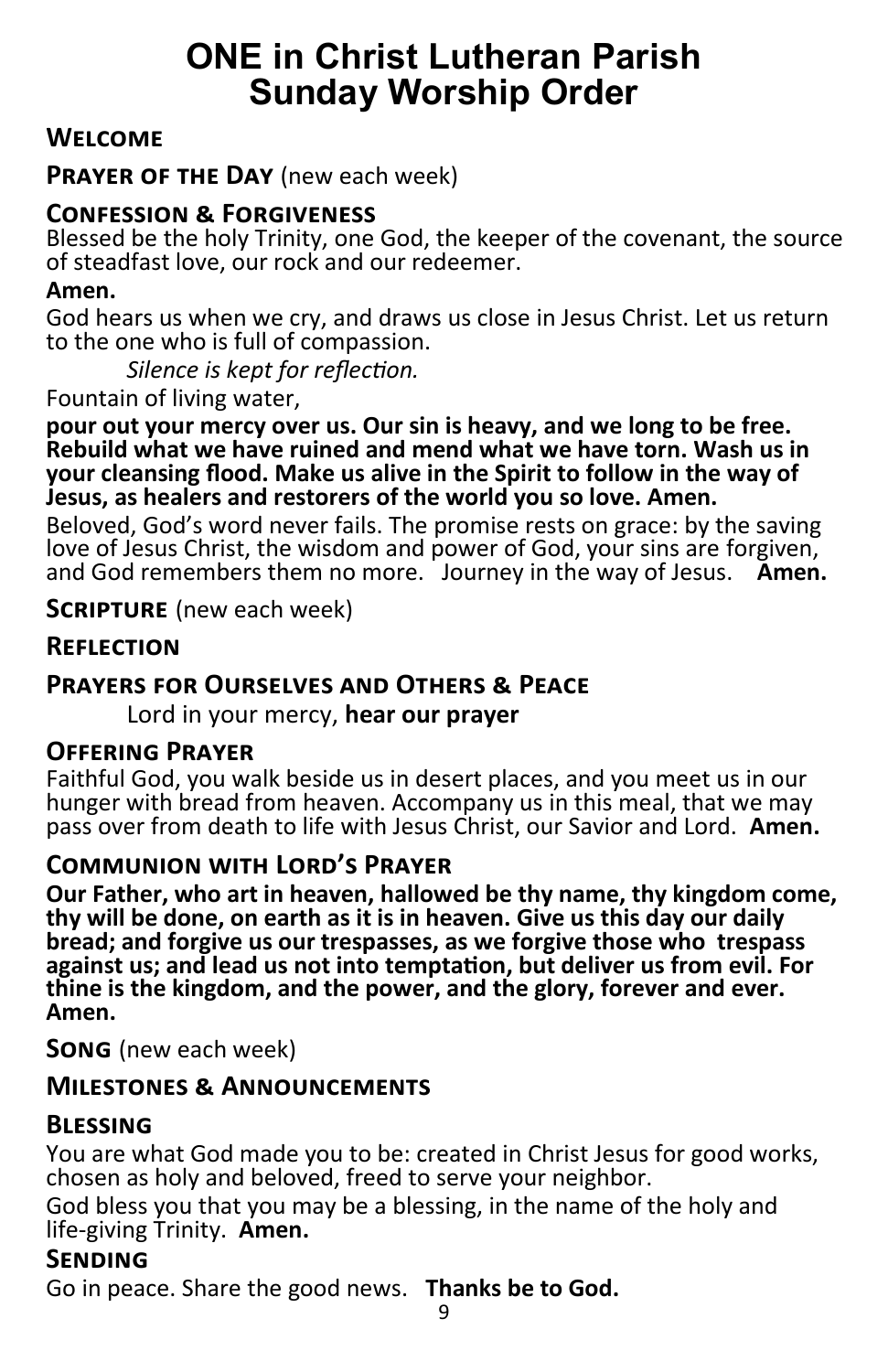## **Worship Order Page 2**

#### **March 7 Third Sunday in Lent 9:30am LIVESTREAM FROM OS**

#### **Prayer of the Day**

Holy God, through your Son you have called us to live faithfully and act courageously. Keep us steadfast in your covenant of grace, and teach us the wisdom that comes only through Jesus Christ, our Savior and Lord, who lives and reigns with you and the Holy Spirit, one God, now and forever. **Amen**.

#### **Scripture**

Exodus 20:1-17, Psalm 19, 1 Corinthians 1:18-25, John 2:13-22

#### **Song** *Canticle of the Turning* **ELW 723**

1.My soul cries out with a joyful shout that the God of my hear is great, and my spirit sings of the wondrous things that you bring to the ones who wait. You fixed your sight on your servant's plight, and my weakness you dis not spurn, so from east to west shall my name be blest. Could the world be about to turn? *Refrain* 

2. Though I am small, my God, my all, you work great things in me, and your mercy will last from the depths of the past to the end of the age to be. Your very name puts the proud to shame, and to those who would for you yearn, you will show your might, put the strong to fight, for the world is about to turn. *Refrain* 

3. From the halls of pow'r to the fortress tow'r, not a stone will be left on stone. Let the king beware for your justice tears ev'ry tyrant from his throne. The hungry poor shall weep no more, for the food they can never earn; there are tables spread, ev'ry mouth be fed, for the world is bout to turn. *Refrain* 

4. Though the nations rage from age to age, we remember who holds us fast: God's mercy must deliver us from the conqueror's crushing grasp. This saving word that our forebears heard is the promise which holds us bound, till the spear and rod can be crushed by God, who is turning the world around. *Refrain* 

#### *Refrain*

My heart shall sing of the day you bring. Let the fires of your justice burn. Wipe away all tears, for the dawn draws near, and the world is about to turn.

#### **March 14 Fourth Sunday in Lent**

#### **9:30am livestream from OS (Communion at all churches)**

#### **Prayer of the Day**

O God, rich in mercy, by the humiliation of your Son you lifted up this fallen world and rescued us from the hopelessness of death. Lead us into your light, that all our deeds may reflect your love, through Jesus Christ, our Savior and Lord, who lives and reigns with you and the Holy Spirit, one God, now and forever. **Amen.**

#### **Scripture**

Numbers 21:4-9, Psalm 107:1-3, 17-22, Ephesians 2:1-10, John 3:14-21

#### **Song** *My Faith Looks Up to Thee* **ELW 759**

1 My faith looks up to thee, thou Lamb of Calvary, Savior divine! Now hear me while I pray, take all my guilt away, O let me from this day be wholly thine!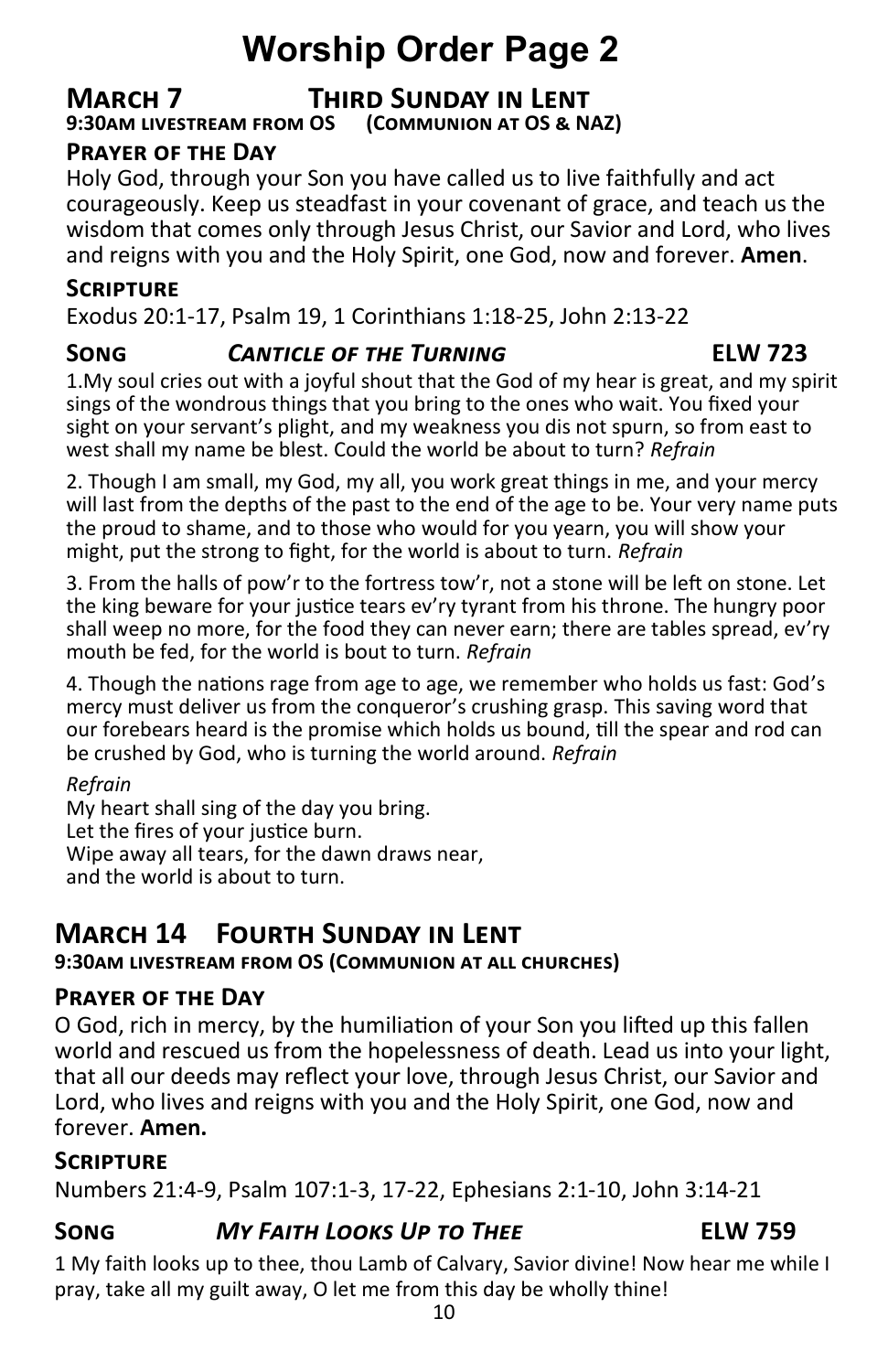## **Worship Order Page 3**

2 May thy rich grace impart strength to my fainting heart, my zeal inspire; as thou hast died for me, O may my love to thee pure, warm, and changeless be, a living fire!

3 While life's dark maze I tread, and griefs around me spread, be thou my guide; bid darkness turn to day, wipe sorrow's tears away, nor let me ever stray from thee aside.

4 When ends life's transient dream, when death's cold, sullen stream shall o'er me roll, blest Savior, then, in love, fear and distrust remove; O bear me safe above, a ransomed soul!

### **March 21 Fifth Sunday in Lent**

#### **9:30am livestream from OS (Communion at OS & Naz)**

#### **Prayer of the Day**

O God, with steadfast love you draw us to yourself, and in mercy you receive our prayers. Strengthen us to bring forth the fruits of the Spirit, that through life and death we may live in your Son, Jesus Christ, our Savior and Lord, who lives and reigns with you and the Holy Spirit, one God, now and forever. **Amen.** 

#### **Scripture**

Jeremiah 31:31-34, Psalm 51:1-12, Hebrews 5:5-10, John 12:20-33

#### **Song** *I Want Jesus to Walk with Me* **ELW 325**

1. I want Jesus to walk with me; I want Jesus to walk with me; all along my pilgrim journey, Lord, I want Jesus to walk with me.

2 In my trials, Lord, walk with me; in my trials, Lord, walk with me;

when my heart is almost breaking, Lord, I want Jesus to walk with me.

3 When I'm in trouble, Lord, walk with me; when I'm in trouble, Lord, walk with me; when my head is bowed in sorrow, Lord, I want Jesus to walk with me.

#### **March 28 Palm Sunday**

#### **9:30am ALL Parish Worship Starting at Longwood Park Bulletin will be in the April newsletter**

#### **Prayer of the Day**

Sovereign God, you have established your rule in the human heart through the servanthood of Jesus Christ. By your Spirit, keep us in the joyful procession of those who with their tongues confess Jesus as Lord and with their lives praise him as Savior, who lives and reigns with you and the Holy Spirit, one God, now and forever. Amen.

**Scripture** Mark 11:1-11; Psalm 118:1-2, 19-29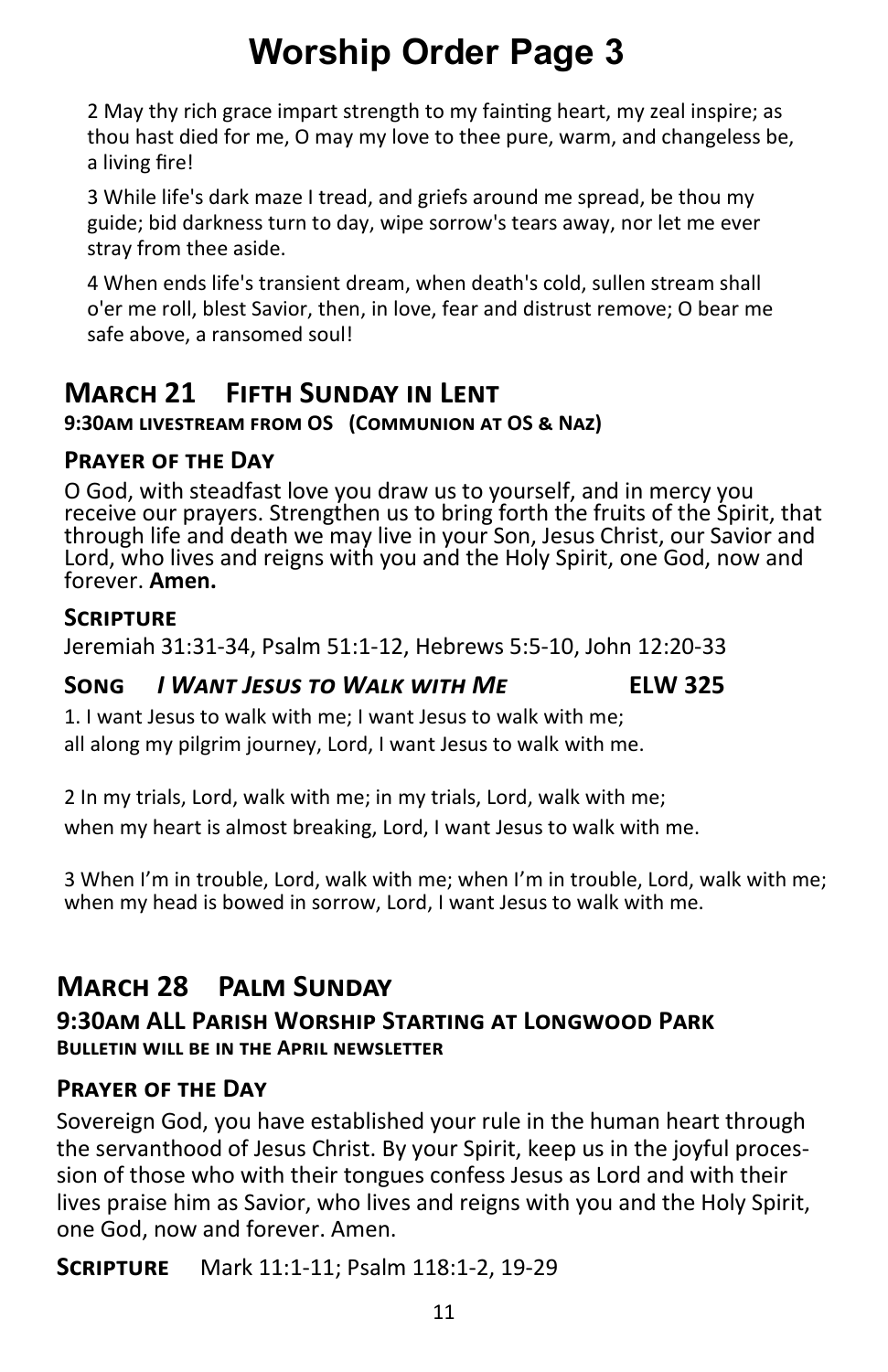## **Prayer List**

We pray for public health officials, those in Texas and other areas affected by natural disaster. We pray for strength and energy for all health care workers.

#### **We pray for those in need of healing, encouragement & comfort:**



Denny Henke, Tony Jarocki, Betty Edgar, Curt Smith, Cindy Ruggles, Sue Johnson, Ruth Thompson, Kaley Johnson, Debbie Weber, Bernice Duranceau, Cindy Sowieja, Douglas Felix, Bill Lucas, Brian Ortner, Anthony Duranceau, Mary Jo Kroening, Sam Satonica, Don Pentz, Arvin Gade, Susie Olson, Art Petke, Steve O'Konski, Sheena Pogodzinski, Travis Skinner, Andy Johnson, Deanna Jordan (& family).

**Our Residents at Care Facilities:** Phyllis Konieczny (N)

#### **Some prayer list updates & additions:**

#### **Updates**

 Anthony Duranceau, son of Nazareth member Carol Duranceau—in Feb, he underwent testing to see if his body can tolerate/handle a liver transplant and he is awaiting results and, hopefully, a liver transplant.

 $\sim$   $\sim$   $\sim$ 

 Roger Nielsen, brother of Our Savior's member Duane Nielsen, died on Dec 11, 2020; we haven't included this notice in the printed newsletter yet. For those who knew Roger, you may view his memorial service here:

http://www.clinehansondahlkefuneralhomes.com/obituary/roger-nielsen

#### **Additions**

- Travis Skinner, boyfriend of Nazareth member DaNel VenRooy prayers for healing and strength with ongoing medical procedures.
- Andy Johnson, member of Our Savior's, recently diagnosed with multiple myloma - prayers as he recovers from surgery and healing & strength during his chemo treatment.
- Jean Fischer, friend of Our Savior's member Sue Johnson, just discovered & diagnosed with stage 4 ovarian cancer.
- Deanna Jordan, Greenwood teacher, at the death of her husband, Tony, from a snowmobile accident on Feb. 18.

Text, tunes, and arrangements reprinted/used by permission of Augsburg Fortress License # SBT002228 & ONE LICENSE with license #A-730907. Permission to stream the music in this service obtained from ONE LICENSE with license # A-730907.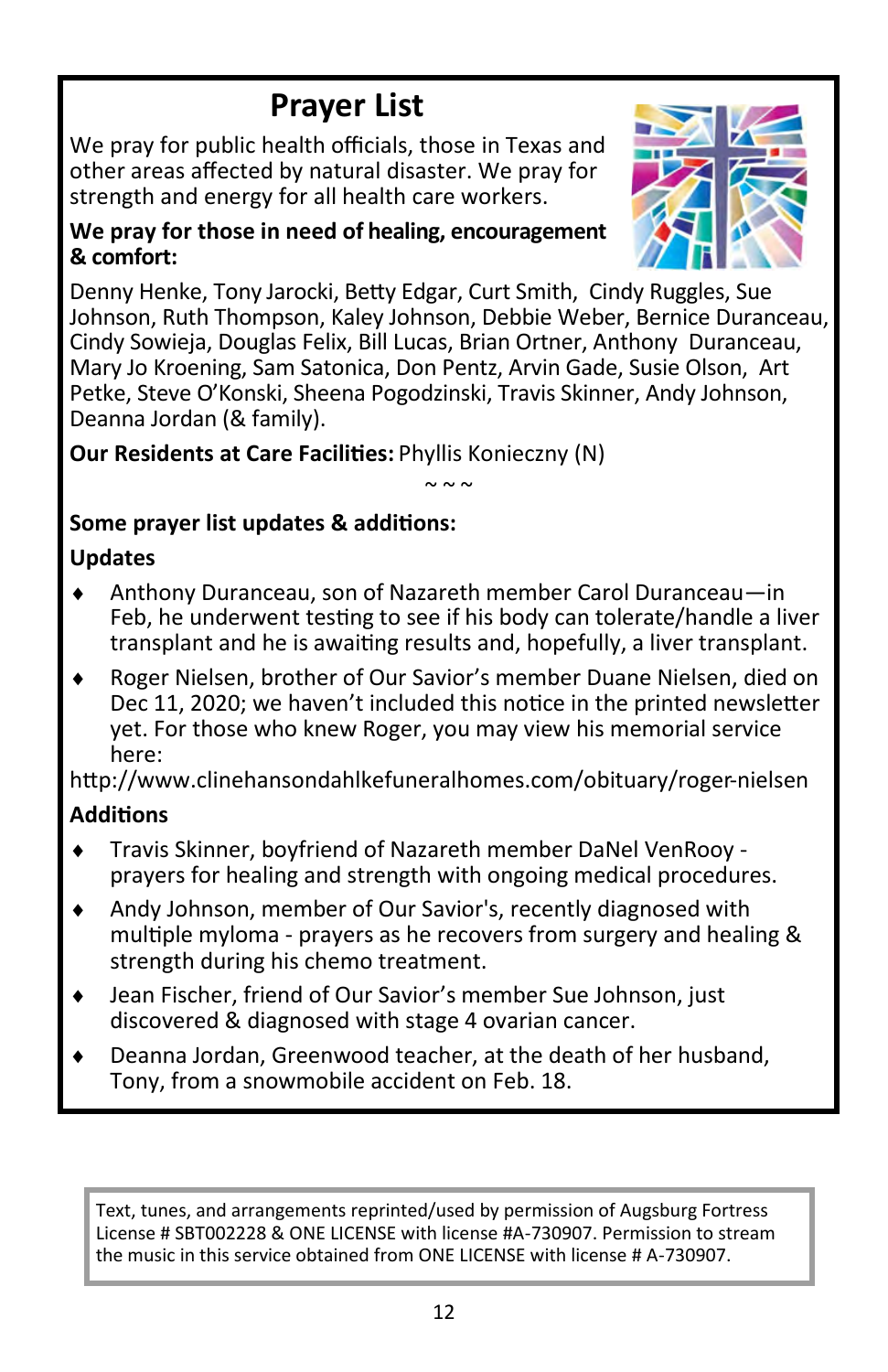**ONEinChristLutherans.com O**ur Savior's Lutheran Church–Greenwood (ELCA) **N**azareth Lutheran Church – Withee (ELCA) **E**mmanuel Lutheran Church – Longwood (ELCA)

Parish office located at Our Savior's Lutheran 110 W. Begley Street / P.O. Box 27 Greenwood, WI 54437-0027 715-503-0183(OS) / 715-229-2051 (Naz)

You can leave a message at Our Savior's or Nazareth any time a

**Parish Office Hours:** Wednesdays and Thursdays, 8am-3:30pm, Our Savior's Kim Amacher, Parish Office Manager secretary@ONEinChristLutherans.com; 715-503-0183

> **Pastor Elizabeth Bier**: 715-255-0013 (cell) pastor@ONEinChristLutherans.com

\*Pastor Elizabeth's Sabbath day is Friday.

**Emergency calls overnight:** Overnight, you will need to call Pastor's cell phone two times in a row to ring through her "do not disturb" feature.

## **Happy Birthday!**

#### **Emmanuel March Birthdays**

**3-Darren Wendt, Shasta Kloss; 5-Rodney Englebretson, Derek Englebretson; 7-Amelia Petke; 16-Taylor Hanson; 23-Cindy Sowieja; 26-Dennis Wendt; 27-Richard Englebretson, Stephanie Petersen, Wyatt Simenson; 30-William Simenson**

#### **Nazareth March Birthdays**

**6-Michaella Faude; 8-Greg Sowieja; 9-Betty Matson; 15-Anna Devine; 20-Dale Niemi; 27-Ida Satonica; 29-Art Feldman, Ron Buss; 31-Cherrie Frost**

#### **Our Savior's March Birthdays**

**1-Brianna Ruff; 2-Pat Kind; 8-Bonnie Englebretson; 9-Janice Clark; 10-Lexi Hinker, Marcus Noah; 11-Mike Ruff; 12-Tyler Ystad; 13-Greg Lucas; 16-Ben Graski; 18-Donna Manthe; 19-Mason Kohnert, Bob Moseley; 20-Brian Eckes; 25-Chuck Steffen, Sawyer Noah; 30-Lois Wuethrich, Michelle Johnson**